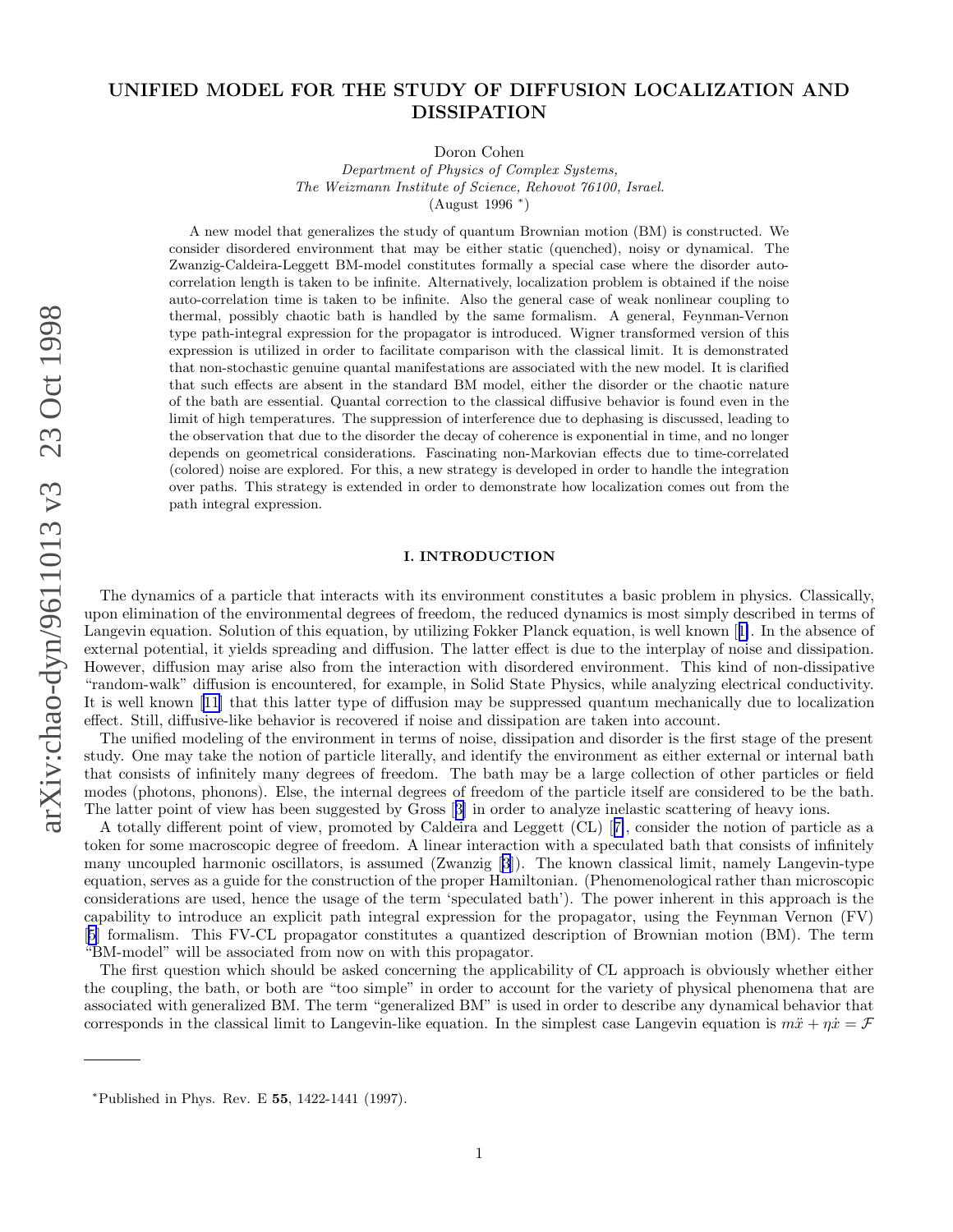where m and  $\eta$  are the mass and the friction coefficient, respectively. One should specify the stochastic force  $\mathcal F$ . This force may arise from interaction with some fluctuating homogeneous field  $(\mathcal{F} = \mathcal{F}(t))$ , which is the usual formulation. However, more generally, this force may arise from the interaction with disordered potential ( $\mathcal{F} = -\nabla \mathcal{U}(x,t)$ ). In the latter case the spatial auto-correlations of the force are significant. To avoid misunderstanding it should be emphasized that there are other aspects in which BM can be generalized (for review see [[4\]](#page-25-0)).

In the present paper we construct a unified model for the study of Diffusion, Localization and Dissipation (DLD). This model describes generalized BM in the sense specified above. The disordered environment may be either static (quenched), noisy or dynamical. The model is treated within the framework of the FV formalism. The resultant path integral expression for the propagator contains a functional  $S_F$  with kernel  $\alpha(\tau-\tau')$  that corresponds to friction, and a functional  $S_N$  with kernel  $\phi(\tau-\tau')$  that corresponds to the noise. Both functionals depend also on a suitably defined auto-correlation function  $w(r-r')$  that characterizes the disorder. BM model constitutes (formally) a special case where the disorder auto-correlation length is taken to be infinite. Optional derivations of the resultant path integral expression are presented for the particular cases of either classical or quantal systems with non-dynamical disordered potential. Obviously, in the latter case the friction functional  $S_F$  is not generated by the derivation. Localization problem is obtained if the noise auto-correlation time is taken to be infinite  $(\phi(\tau-\tau')=const)$ .

An explicit computation of both the classical and the quantal propagators  $\mathcal{K}(R, P|R_0, P_0)$  will be carried out. This propagator generates the time evolution of  $\rho(R, P)$ , which is either the Wigner function or the corresponding classical phase-space distribution. Spreading and diffusion profiles are found for either noisy or ohmic environment. Quantal corrections to the classical result are discussed. A new strategy is developed in order to handle the integration over paths. This strategy is utilized in order to study the anomalous "diffusion" profiles due to colored noise. Later it is extended in order to demonstrate how localization comes out from the path integral expression.

Again, one may ask, whether the DLD model is the "ultimate" model for the description of BM in the most generalized way (as far as generic effects are concerned). In case of 2-D generalized BM one should consider also the effect of "geometric magnetism" [[24\]](#page-25-0), which is not covered by the 1-D DLD model. Here we limit the discussion to 1-D BM. In order to answer this question one should consider a general nonlinear coupling to a thermal, possibly chaotic bath. In the limit of weak coupling one may demonstrate (see Sec.VI(B)) that indeed the bath can be replaced by an equivalent "effective bath" that consists of harmonic oscillators, yielding the DLD model. A further reduction to BM model is achieved if the coupling is linear. The derivation also demonstrates why the so called "ohmic" bath is generic. However, we cannot prove that the path-integral expression that corresponds to the DLD model is the most generalized description of BM (in the sense of this paper). Gefen and Thouless [\[9](#page-25-0)], Wilkinson [\[10\]](#page-25-0) and Shimshoni and Gefen [\[9](#page-25-0)] have emphasized the significance of Landau-Zener transitions as a mechanism for dissipation. The weak coupling approximation misses this effect. Still, there is a possibility that some future, more sophisticated derivation, will demonstrate that an equivalent "oscillators bath" can be defined also in the case of strong coupling. The existence of such derivation is most significant, since it implies that no "new effects" (such as "geometric magnetism" in case of 2-D generalized BM) can be found in the context of 1-D generalized BM. Referring again to the Landau-Zener mechanism, Wilkinson has demonstrated that anomalous friction, which is not proportional to velocity, may arise [[10\]](#page-25-0). The BM model cannot generate such anomalous effect. However, we shall demonstrate that the non-ohmic DLD model can be used in order to generate this effect.

We turn to review previous works that are related to the present study. Traditional approach to the study of dissipation is based on the Master Equation formalism [[2\]](#page-25-0), which is the quantal analog of the classical Fokker Planck treatment [[1\]](#page-25-0). Systematic derivations are usually based, in some stage, on the Markovian approximation. An alternative route is to apply the FV formalism  $[5]$  $[5]$ . This has been done by Möhring and Smilansky  $[6]$  $[6]$ , following Gross  $[3]$  $[3]$ , in order to study deep inelastic collisions of heavy ions. Later, the FV formalism has been applied by CL [[7\]](#page-25-0) and followers [[4\]](#page-25-0) in particular to the study of macroscopic quantum tunneling. Hakim and Ambegaokar [[8](#page-25-0)] has applied FV model in order to compute the spreading and the diffusion of quantum Brownian particle. Cohen and Fishman [[21\]](#page-25-0) have computed the full Wigner propagator in case of general quadratic Hamiltonian, possibly time dependent. The latter study has demonstrated more clearly the significance of *noise time-autocorrelations*. Non-trivial auto-correlations may lead to non-Markovian effects due to the non-local (in time) nature of the noise functional  $S_N$ . The simplest example is the suppression of diffusion at low temperatures [[8\]](#page-25-0) due to negative power-law correlations of the noise [[21\]](#page-25-0). A less trivial manifestation of non-Markovian effect has been found by Cohen [[23\]](#page-25-0) while analyzing diffusion due to the destruction of localization by colored noise.

Non Markovian features are usually speculated to be less relevant if disorder is taken into account. One may expect that for generalized BM, disorder will lead, at all temperatures, to normal diffusion. We shall find later in this paper that non-Markovian effects are quite effective also in case of the DLD model, and lead to anomalous spreading profiles. However, it will be clear that these effects, though counter intuitive at first sight, are of classical nature. Non Markovian effects can also arise from the non-locality of the friction functional  $S_F$ , this is the case for non-ohmic bath. The retarded response of the bath has then long memory for the particle's dynamics, see for example the review papers by Grabert et al. and by Hänggi et al. [\[4](#page-25-0)]. In particular, for unbounded motion, in the absence of disorder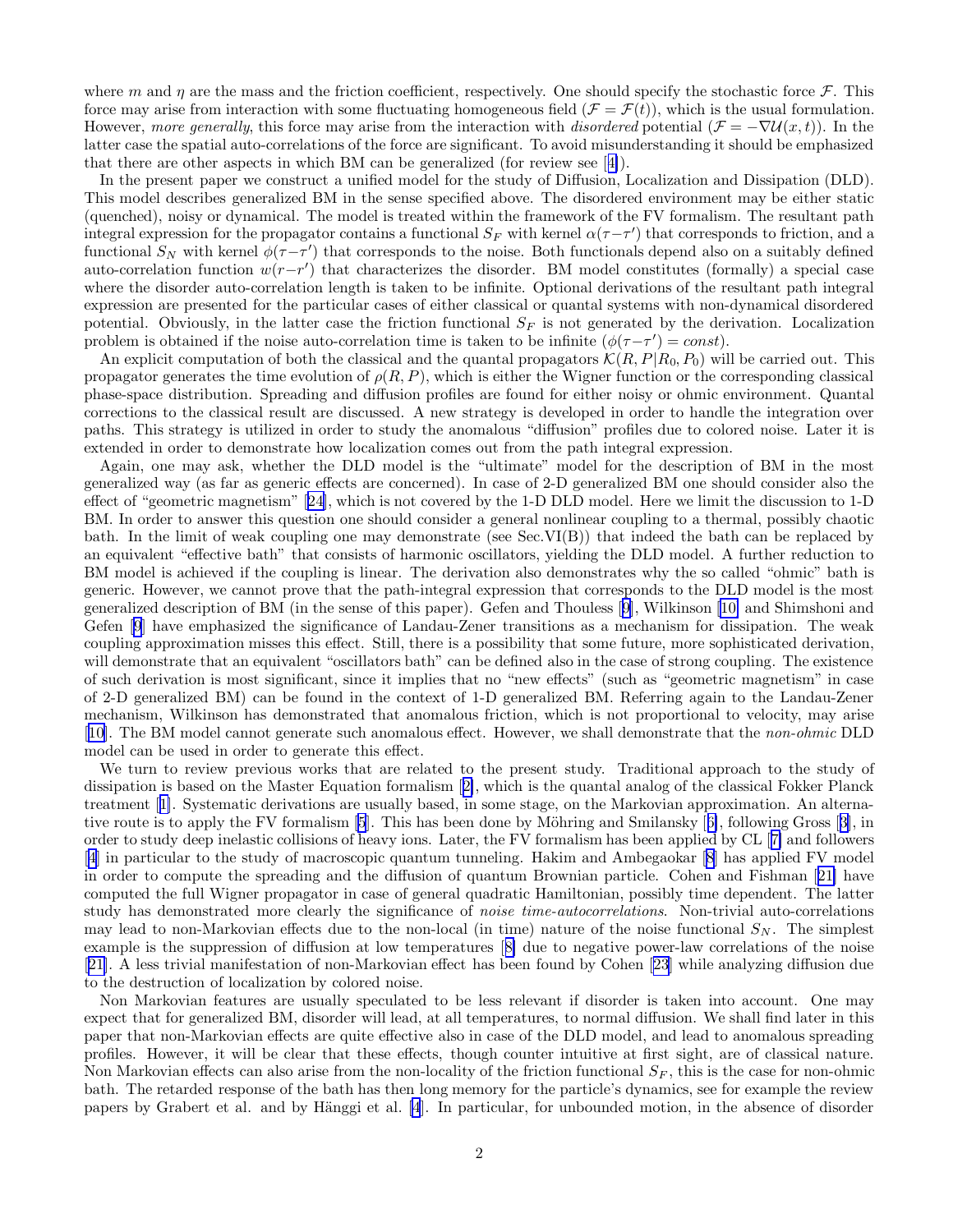<span id="page-2-0"></span>(BM model), it will be demonstrated that one encounters infinities in computations of the friction and of the effective mass. These infinities are avoided if disorder is taken into account (Sec.IV(B)).

The suppression of quantal interference due to dephasing process is an important issue for both semiclassical [\[6](#page-25-0)] and mesoscopic [[18\]](#page-25-0) physics. The dephasing of interference in metals due to electromagnetic fluctuations has been discussed by Al'tshuler, Aronov and Khmelnitskii [[17\]](#page-25-0). General considerations has been presented by Stern, Aharonov and Imry [\[18](#page-25-0)]. The strong dimensionality dependence of the dephasing process has been emphasized. In this paper, the DLD model is used in order to study the suppression of quantal interference due to the local interaction with either noisy or dynamical *disordered* environment. The dephasing is determined by the noise functional  $S_N[x''(\tau), x'(\tau)].$ Due to the local nature of the dephasing process, the decay of coherence is exponential in time, and no longer depends on geometrical considerations.

In case of quenched disordered environment the DLD model reduces to a localization problem that its solution is well known [[12](#page-25-0)]. In particular, for  $\delta$  correlated potential the result for the localization length has been pointed out by Thouless [\[14](#page-25-0)]. As far as we know, the real-time Feynman path integral formalism has not been utilized so far in order to re-derive this result, though functional integration is frequently employed in closely related computations. The case of noisy disordered environment, where the potential is  $\delta$  correlated both in time and in space has been considered by Jayannavar and Kumar [[15\]](#page-25-0). In the latter reference the spatial spreading has been computed, and a classical-like result has been obtained. Quantal corrections to the dispersion profile, has not been discussed in the latter reference. No solution exists for a model that "interpolates" the crossover from quenched noise, via colored noise, to white noise disordered potential. Marianer and Deutsch [[16\]](#page-25-0) have considered the problem of white noisy disordered potential with added dissipation. Using BM model, they have demonstrated that a classical-like results is obtained for the spatial spreading. Again, neither the spreading profile nor quantal corrections have been considered.

The outline of this paper is as follows: In Sec.II the unified model for the study of Diffusion, Localization and Dissipation (DLD) is constructed. Derivation of the reduced classical dynamics is presented in Sec.III-IV. It is shown that a well defined Langevin equation is obtained for both subohmic and superohmic bath, as well as for ohmic bath. This is contrasted with BM model, where only the ohmic case is well defined. In Sec.V-VI, four derivations of the FV path integral expression for the propagator are presented: (a) A classical derivation that is based on Langevin equation; (b) A quantum mechanical derivation for non-dynamical noisy or quenched disordered potential; (c) A quantum mechanical derivation for the full DLD model; (d) A quantal derivation for the general case of weak nonlinear coupling to a thermal, possibly chaotic bath. App.A clarifies the relation of BM-model and DLD-model to the case of interaction with external bath that consists of extended field modes. In Sec.VI(C) the explicit expression for the influence functional allows concrete predictions concerning the loss of interference due to dephasing. App.B introduce a gedanken experiment that clarifies the manifestation of interference and dephasing in the presence of dynamical disordered environment. In Sec.VII-VIII three strategies for the computation of the quantal propagator are discussed. Spreading and diffusion profiles are found for either noisy or ohmic environment. The DLD model is compared with the BM model. In the latter case the result is classical-like, while in case of the DLD model, a singular "quantal correction" should be included. The significance of this "correction" is further clarified in App.B. The strategy of Sec.VIII, which enables computation of diffusion profiles in the presence of colored noise, is extended in Sec.IX. We use this strategy in order to demonstrate how, in the case of quenched noise, localization comes out from the general FV path integral expression. Summary and Conclusions are presented in Sec.X.

### II. CONSTRUCTION OF THE DLD MODEL

#### A. Langevin Equation

As a starting point for later generalization we consider the classical Langevin equation. This equation describes the time evolution of Brownian particle under the the influence of so called "ohmic" friction and stochastic force.

$$
m\ddot{x} + \eta \dot{x} + V'(x) = \mathcal{F} \qquad \text{[Langevin Equation]} \tag{2.1}
$$

In the standard Langevin equation the stochastic force represents stationary "noise" which is zero upon ensemble average, and whose autocorrelation function is

$$
\langle \mathcal{F}(t)\mathcal{F}(t')\rangle = \phi(t-t') \quad \text{[for standard Langevin]}.
$$
\n(2.2)

Usually white noise, which is  $\delta$  correlated in time, is considered. The standard Langevin equation can be *generalized* by assuming that the stochastic force is due to some noisy potential, namely  $\mathcal{F}(x,t) = -\mathcal{U}'(x,t)$  where *l* denotes spatial derivative. One may assume that  $\mathcal U$  is zero upon ensemble averaging, and satisfies

$$
\langle \mathcal{U}(x,t)\mathcal{U}(x',t')\rangle = \phi(x-x',t-t') \qquad \text{[generalized Langevin]} \tag{2.3}
$$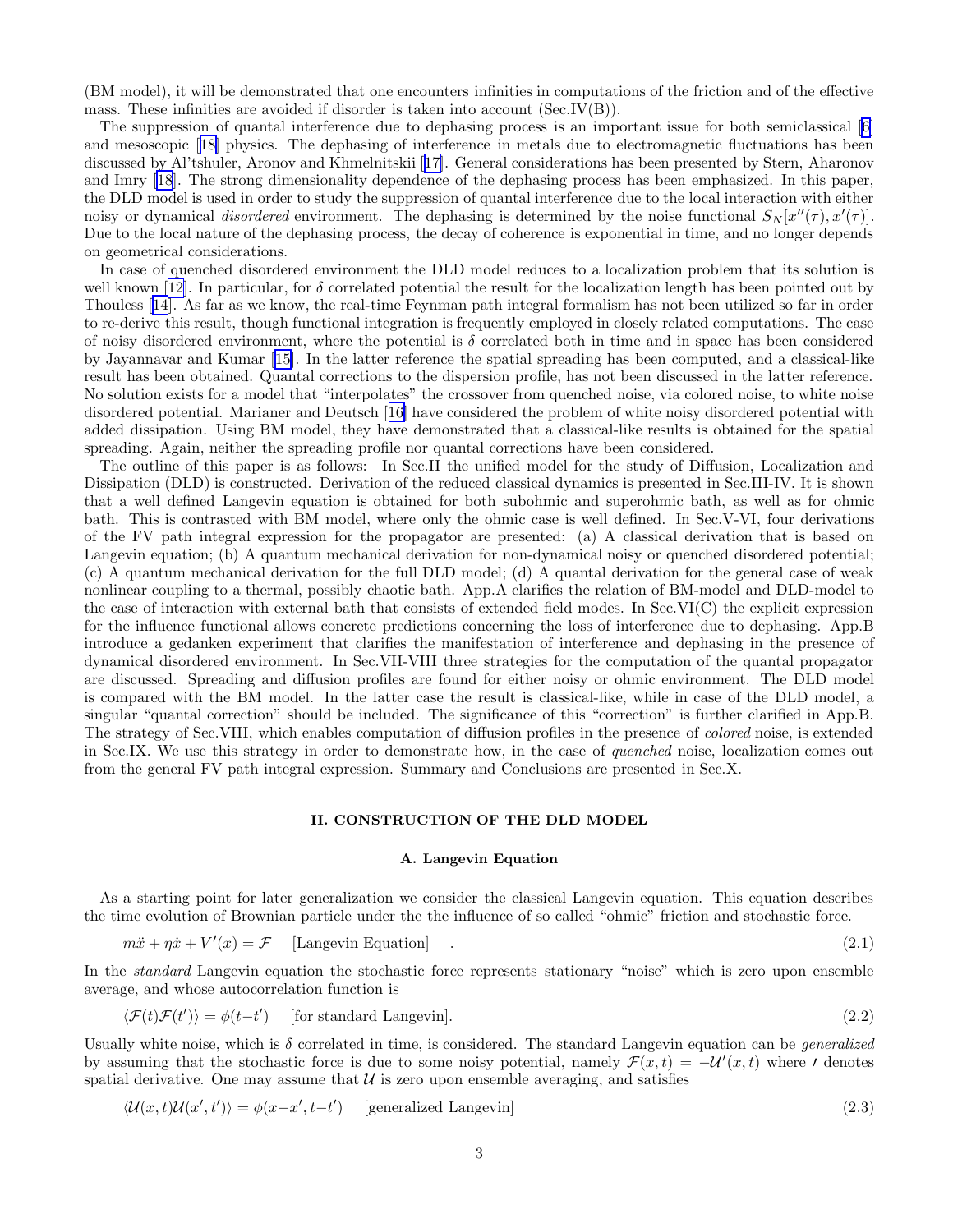<span id="page-3-0"></span>The autocorrelation function of the stochastic force  $\mathcal F$  at some specified point x is  $\phi(t-t') \equiv -\phi''(0,t-t')$  In practice  $\phi(x-x',t-t')$  will be assumed to have the factorized form

$$
\phi(x - x', t - t') = \phi(t - t') \cdot w(x - x')
$$
\n(2.4)

where, without loss of generality,  $w(r)$  is normalized so that  $w''(0) = -1$ , the normalization constant being absorbed into  $\phi(\tau)$ .

For distribution of particles, the *standard* Langevin equation predicts rigid motion with no diffusion. This feature is eliminated if an average over realizations of  $\mathcal F$  is performed. The *standard* Langevin equation can be viewed as a special case of the *generalized* version ([2.3\)](#page-2-0). For this one should take  $\mathcal{U}(x,t) = -x \cdot \mathcal{F}(t)$ . Alternatively,

$$
w(x - x') = -\frac{1}{2}(x - x')^{2}
$$
 [for standard Langevin]. (2.5)

Another choice for spatial autocorrelations that corresponds to disordered environment is

$$
w(x - x') = \ell^2 \exp\left(-\frac{1}{2}\left(\frac{x - x'}{\ell}\right)^2\right) \quad \text{[for disordered environment]}.
$$
\n(2.6)

The parameter  $\ell$  constitutes a measure for the microscopic scale of the disorder. For distribution of particles, the resultant motion will be diffusive-like rather than rigid, even without averaging over realizations. It is crucial to do this important observation if one wishes to introduce a *quantized* version of Langevin equation.

#### B. Hamiltonian formulation

Disregarding the friction term, the Langevin equation may be derived from the Hamiltonian

$$
\mathcal{H} = \frac{p^2}{2m} + V(x) + \mathcal{U}(x, t) \tag{2.7}
$$

where average over realizations of  $U$  is implicit. If  $U$  is time independent, we shall use the notion *quenched* disordered environment. If  $\mathcal U$  is uncorrelated also in time, we shall use the notion *noisy* environment.

If  $\eta$  is non-zero, energy may dissipate, and we should consider "dynamical" environment rather than "noisy" or "quenched" one. In order to model the environment we generalize the FV-CL approach. Namely, to facilitate later mathematical treatment, the interaction potential is assumed to be linear in the bath coordinates:

$$
\mathcal{U}(x,t) \rightarrow \mathcal{H}_{int} = -\sum_{\alpha} c_{\alpha} Q_{\alpha} u_{\alpha}(x) \tag{2.8}
$$

where  $Q_{\alpha}$  denotes the dynamical coordinate of the  $\alpha$  scatterer or bath mode.  $u_{\alpha}(x)$  is the normalized interaction potential, and  $c_{\alpha}$  are coupling constants. In case of dynamical environment, the  $Q_{\alpha}$  are assumed to be oscillators' coordinates. The bath Hamiltonian is:

$$
\mathcal{H}_{bath} = \sum_{\alpha} \left( \frac{P_{\alpha}^2}{2m_{\alpha}} + \frac{1}{2} m \omega_{\alpha}^2 Q_{\alpha}^2 \right) \quad . \tag{2.9}
$$

The total Hamiltonian of the system plus the heat bath is

$$
\mathcal{H} = \frac{p^2}{2m} + V(x) + \mathcal{H}_{int} + \mathcal{H}_{bath} \tag{2.10}
$$

In order to further specify the DLD model, we should characterize the spectral distribution of the bath-oscillators, as well as their interaction with the particle [[26\]](#page-25-0).

In what follows we consider the case of localized scatterers. The scatterers are assumed to be uniformly distributed in space with  $u_{\alpha}(x) = u(x-x_{\alpha})$ . The joint distribution of the bath oscillators with respect to  $\omega_{\alpha}$  and  $x_{\alpha}$  is assumed to be factorized. Consequently we can write

$$
\frac{\pi}{2} \sum_{\alpha} \frac{c_{\alpha}^2}{m_{\alpha}\omega_{\alpha}} \delta(\omega - \omega_{\alpha}) \delta(x - x_{\alpha}) = J(\omega) \quad . \tag{2.11}
$$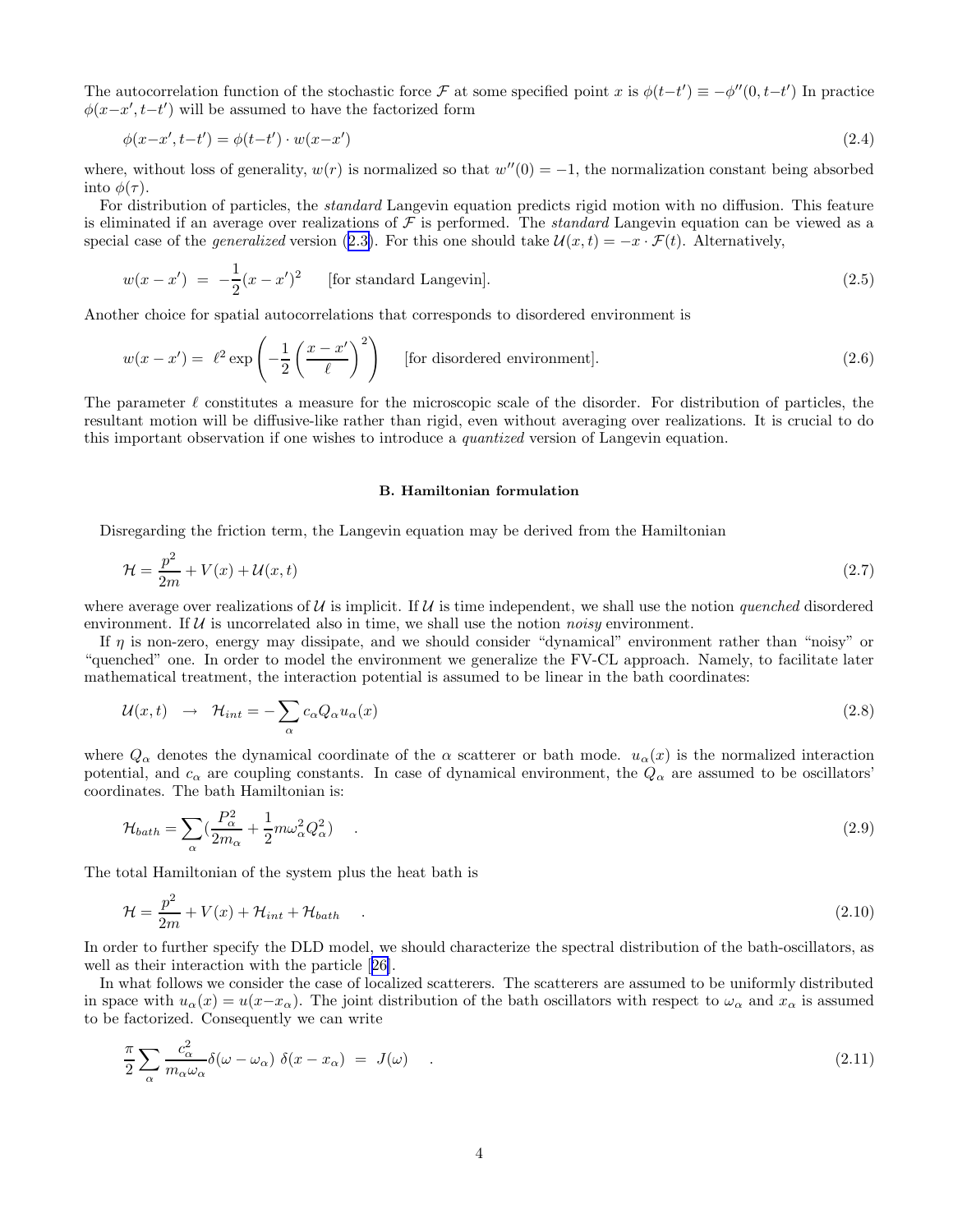<span id="page-4-0"></span>The bath is characterized by the spectral function  $J(\omega)$ . If we consider a partition of the bath oscillators into subsets of oscillators whose positions  $x_\alpha$  are the same, then locally, within each subset, the  $\omega_\alpha$  will have the same distribution. The interaction is characterized by well defined spatial autocorrelation function  $w(x-x')$ , namely

$$
w(r) = \int_{-\infty}^{\infty} u(r - x')u(x')dx' = \frac{1}{\text{density}} \sum_{\alpha} u_{\alpha}(R + r)u_{\alpha}(R) , \qquad (2.12)
$$

where "density" refers to the uniform spatial distribution  $\sum \delta(x-x_\alpha)$ . The scattering potential  $u(x)$  will be normalized so that  $w''(0) = -1$ , the normalization constant being absorbed in the coefficients  $c_{\alpha}$ . Disregarding for a moment the dynamical nature of the bath, thus considering again the case of either "noisy" or "quenched" environment, one obtains  $\langle U(x,t)U(x',t')\rangle = \sum_{\alpha,\alpha'}c_{\alpha}^{2}\langle Q_{\alpha}(t)Q_{\alpha}(t')\rangle u_{\alpha}(x)u_{\alpha}(x')$  which upon recalling previous definitions, leads to ([2.4](#page-3-0)) with  $\phi(t-t') =$  density  $\times \sum_{\alpha} c_{\alpha}^2 \langle Q_{\alpha}(t) Q_{\alpha}(t') \rangle'$ . Thus, if the dynamical nature of the bath is ignored, the problem reduces to solving Langevin equation with the appropriate  $w(x-x')$  and  $\phi(t-t')$ .

The spectral function  $J(\omega)$  and the spatial autocorrelation function  $w(r)$  constitute a complete specification of the model Hamiltonian ([2.10\)](#page-3-0). This Hamiltonian will be used in order to study diffusion localization and dissipation (DLD) within the framework of a unified formalism.

The BM model, where  $u_{\alpha}(x) = x$  up to normalization, constitutes formally a special case of the DLD model. It will be possible to apply the "unified" formalism that will be developed for the DLD model, also for the analysis of the BM model, merely by substitution of the appropriate  $w(r)$ . Namely, one may use  $w(r)$  of ([2.5\)](#page-3-0), or alternatively one may take the limit  $\ell \to \infty$  in [\(2.6](#page-3-0)). However, there are some minor, but significant differences that will be noted in due time. This is because our derivations rely on the *local* nature of  $w(r)$ . Therefore we consider the notion "BM model" distinctively from the notion "DLD model". Also the results will be both qualitatively and quantitatively different, in-spite of being derived, formally, from look-alike formulas.

Fig[.1](#page-5-0) illustrates the BM Hamiltonian and the DLD Hamiltonian. Looking at the figure it is apparent that the natural application of the BM model is for the description of the dynamics of a composite particle, with many internal degrees of freedom. This interpretation is due to Gross Ref. [[3\]](#page-25-0), who suggested to apply such models for the analysis of heavy-ion collisions. The bath according to this interpretation is "internal", carried by the particle, rather than "external".

The interaction Hamiltonian [\(2.8](#page-3-0)) may also describe the interaction with some "external" bath that consists of extended field modes. For example, the electron-photon interaction and the electron-phonon interaction may be cast into the form of [\(2.8](#page-3-0)), with  $u_{\alpha}(x) = \cos(\omega_{\alpha}/c \cdot x)$ ,  $\sin(\omega_{\alpha}/c \cdot x)$ , where c is either the speed of light or the speed of sound. In the long wavelength limit this interaction resembles the BM-model rather than the DLD-model. With minor modifications, also these models may be treated within the framework of our "unified" treatment (Appendix A).

Finally, we re-emphasize that in general, the DLD model as well as the BM model may be used on a phenomenological basis for the description of dissipation in mesoscopic quantum devices. This point of view will be discussed further later on (Sec.VI(B) in particular).

# III. DERIVATION OF LANGEVIN EQUATION

#### A. The Reduced Equation of motion

The quantal state of the particle may be represented by Wigner function  $\rho(R, P)$ . The time evolution of Wigner function corresponds to that of classical distribution in phase-space. In this section we consider a 'classical treatment of the dynamics'. The latter term implies that the system is considered to be classical,  $(\hbar_{system} \to 0)$ , while the bath gets full quantum mechanical treatment. The limit  $\hbar_{bath} \to 0$  is not taken. The equations of motion of classical points that form a distribution in phase-space are  $\dot{x} = p$  and

$$
\dot{p} = -V'(x) + \mathcal{F}_{bath} \quad , \qquad \mathcal{F}_{bath} = \sum_{\alpha} c_{\alpha} Q_{\alpha}(t) u'_{\alpha}(x) \quad . \tag{3.1}
$$

The variables  $Q_{\alpha}(t)$  satisfy the equation

$$
m_{\alpha}\ddot{Q}_{\alpha}(t) + m_{\alpha}\omega_{\alpha}^{2}Q_{\alpha}(t) = c_{\alpha}u_{\alpha}(x)
$$

which can be solved explicitly, namely,

$$
Q_{\alpha}(t) = Q_{\alpha}(0) \cos(\omega_{\alpha}t) + \frac{P_{\alpha}(0)}{m_{\alpha}\omega_{\alpha}} \sin(\omega_{\alpha}t) + \int_0^t dt' \frac{c_{\alpha}}{m_{\alpha}\omega_{\alpha}} \sin(\omega_{\alpha}(t-t'))u_{\alpha}(x(t')).
$$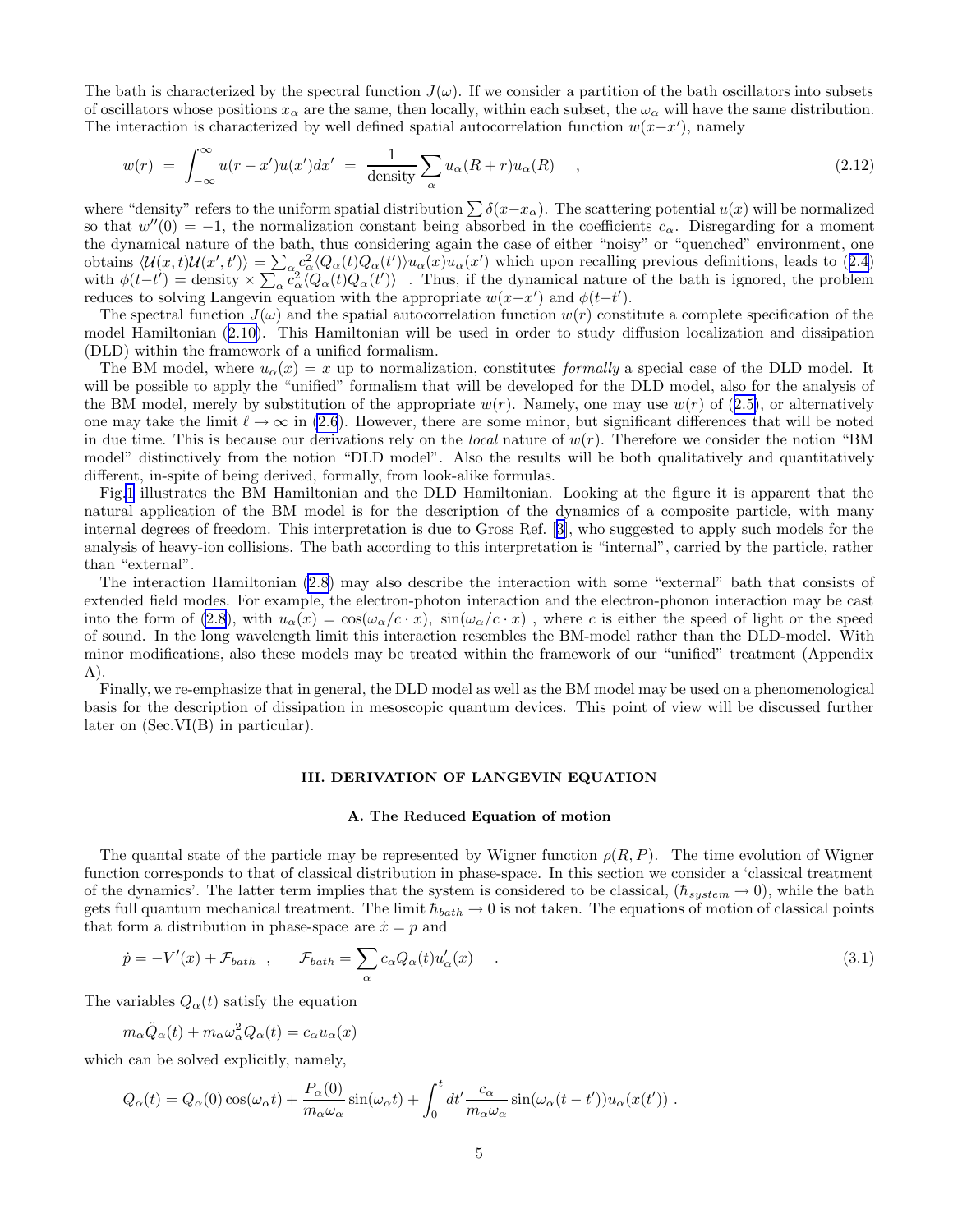<span id="page-5-0"></span>



FIG. 1. Illustration of the BM model (top drawing), versus the DLD model (lower drawing). Note that in the first case a counter term has been incorporated as in [\(3.9\)](#page-7-0)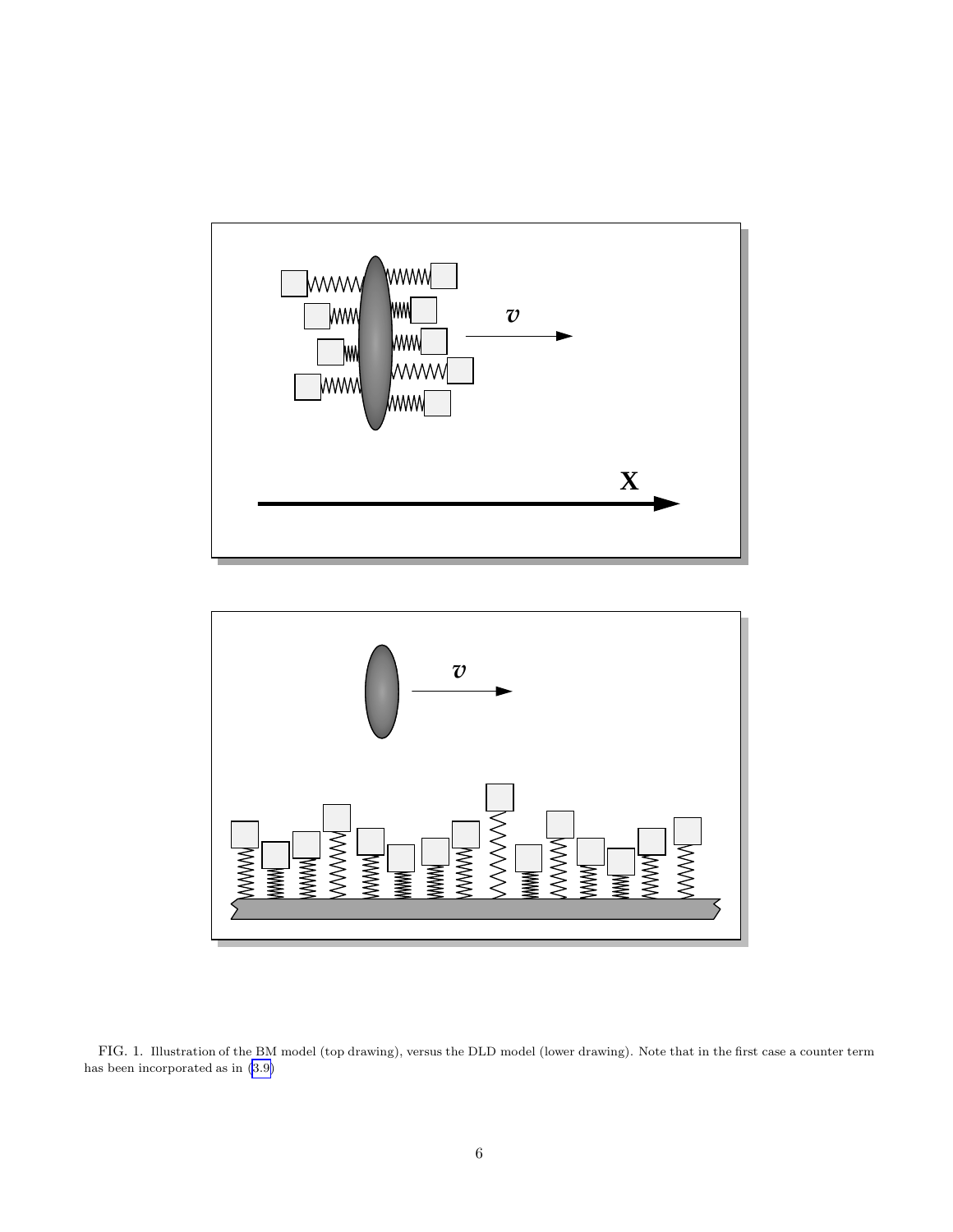<span id="page-6-0"></span>Substitution of the latter expression into ([3.1\)](#page-4-0) yields

$$
\mathcal{F}_{bath} = \mathcal{F}_{retarded} + \mathcal{F}_{noise} \tag{3.2}
$$

with

$$
\mathcal{F}_{retarded} = \int_0^t dt' \ 2\alpha(t - t') \ w'(x(t) - x(t')) \quad . \tag{3.3}
$$

The response kernel  $\alpha(\tau)$  is defined for positive times  $(0 < \tau)$  as follows:

$$
\alpha(\tau) = \int_0^\infty \frac{d\omega}{\pi} J(\omega) \sin(\omega \tau) = -\frac{d}{d\tau} \int_0^\infty \frac{d\omega}{\pi} \frac{J(\omega)}{\omega} \cos(\omega \tau) \quad . \tag{3.4}
$$

In order to make further progress, a specification of the initial state of the system plus the bath is needed. We shall assume that initially (at time  $t = 0$ ) the system is prepared in some arbitrary quantal state while the bath oscillators are in thermal canonical equilibrium with some reciprocal temperature  $\beta$ . The Wigner function representation of the probability density matrix is then (see App. A of Ref. [[22](#page-25-0)]):

$$
\rho_{t=0}(R, P; Q_{\alpha}, P_{\alpha}) = \rho_{t=0}(R, P) \cdot \prod_{\alpha} \rho_{eq}(Q_{\alpha}, P_{\alpha})
$$
\n(3.5)

where

$$
\rho_{eq}(Q_{\alpha}, P_{\alpha}) = \frac{1}{\frac{1}{2}\coth(\frac{1}{2}\hbar\beta\omega_{\alpha})} \cdot \exp\left[-\beta \left(\frac{\tanh(\frac{1}{2}\hbar\beta\omega_{\alpha})}{(\frac{1}{2}\hbar\beta\omega_{\alpha})}\right) \left(\frac{P_{\alpha}^2}{2m_{\alpha}} + \frac{1}{2}m_{\alpha}\omega_{\alpha}^2 Q_{\alpha}^2\right)\right] \quad . \tag{3.6}
$$

Using (3.6) one obtains the expectation values

$$
\langle \frac{P_{\alpha}(0)^{2}}{2m_{\alpha}} \rangle = \langle \frac{1}{2} m_{\alpha} \omega_{\alpha}^{2} Q_{\alpha}(0)^{2} \rangle = \frac{1}{4} \hbar \omega_{\alpha} \coth(\frac{1}{2} \hbar \beta \omega_{\alpha}) .
$$

Hence it is easily found that  $\langle \mathcal{F}_{noise}(t)\rangle = 0$  while

$$
\langle \mathcal{F}_{noise}(t) \mathcal{F}_{noise'}(t') \rangle = - \sum_{\alpha} c_{\alpha}^{2} \langle Q_{\alpha}(0)^{2} \rangle \cos(\omega_{\alpha}(t-t')) u_{\alpha}'(x) u_{\alpha}'(x') .
$$

Thus, one identifies that the noise term is characterized by the autocorrelation function ([2.4\)](#page-3-0) with

$$
\phi(t - t') = \int_0^\infty \frac{d\omega}{\pi} J(\omega) \ \hbar \coth(\frac{1}{2}\hbar \beta \omega) \ \cos[\omega(t - t')]
$$
\n(3.7)

The Langevin equation ([3.1\)](#page-4-0) together with [\(3.2](#page-4-0))-(3.4) and (3.7) constitutes an exact and complete description of the reduced dynamical behavior of the system, as long as the system is considered to be classical in nature.

#### B. Langevin Equation in the Absence of Disorder

For the BM model  $u_{\alpha}(x) = x$ . The derivation of Langevin equation [\(2.1](#page-2-0)) leads to  $\mathcal{F}_{noise}$  that satisfies ([2.2\)](#page-2-0). The latter may be interpreted as a special case of  $(2.3)$ , provided equation  $(2.5)$  $(2.5)$  for  $w(r)$  is used. However, in the expression for the retarded force  $(3.3)$ ,  $w'(x(t)-x(t'))$  is replaced by  $x(t')$ , rather than by  $-(x(t)-x(t'))$ . The physical significance of this minor difference is discussed below. In the equation for the retarded force (3.3) one may extend the integration over t' to infinity, provided  $\alpha(\tau)$  is replaced by  $\tilde{\alpha}(\tau) = \alpha(\tau)\Theta(\tau)$ , where  $\Theta(\tau)$  is the step function. In turn, this kernel may be written as a sum of three terms, namely  $\tilde{\alpha}(\tau) = \alpha_0(\tau) + \alpha(\tau) + \alpha_m(\tau)$ . The kernel  $\alpha(\tau)$  is the asymmetric continuation of  $\tilde{\alpha}(\tau)$  to the domain  $\tau < 0$ , while  $\alpha_0(\tau) + \alpha_m(\tau)$  is the symmetric continuation. The latter is split into  $\alpha_0(\tau)$  which is a delta function, and  $\alpha_m(\tau)$  which satisfies  $\int_{-\infty}^{\infty} \alpha_m(\tau) d\tau = 0$ . Consequently, the retarded force, for the BM model, may be written as the sum:

$$
\mathcal{F}_{retarded} = \mathcal{F}_{switching} + \mathcal{F}_{\Delta potential} + \mathcal{F}_{friction} + \mathcal{F}_{\Delta mass}
$$
\n(3.8)

where  $\mathcal{F}_{switching} \approx -k_0 \cdot \delta(t) \cdot x(t)$ , and  $\mathcal{F}_{\Delta potential} \approx +\Delta k \cdot x(t)$ , and  $\mathcal{F}_{friction} \approx -\eta_{eff} \cdot \dot{x}(t)$ , and  $\mathcal{F}_{\Delta mass} \approx -\Delta m \cdot \ddot{x}(t)$ , with  $k_0 = \eta_{eff} = \lim_{\omega \to 0} \frac{J(\omega)}{\omega}$  $\frac{(\omega)}{\omega}$ , and  $\Delta k = \frac{2}{\pi} \int_0^\infty$  $J(\omega)$  $\frac{(\omega)}{\omega}d\omega$ , and  $\Delta m = -\int_0^\infty \alpha(\tau) \tau^2 d\tau$ . It has been assumed that  $\alpha(\tau)$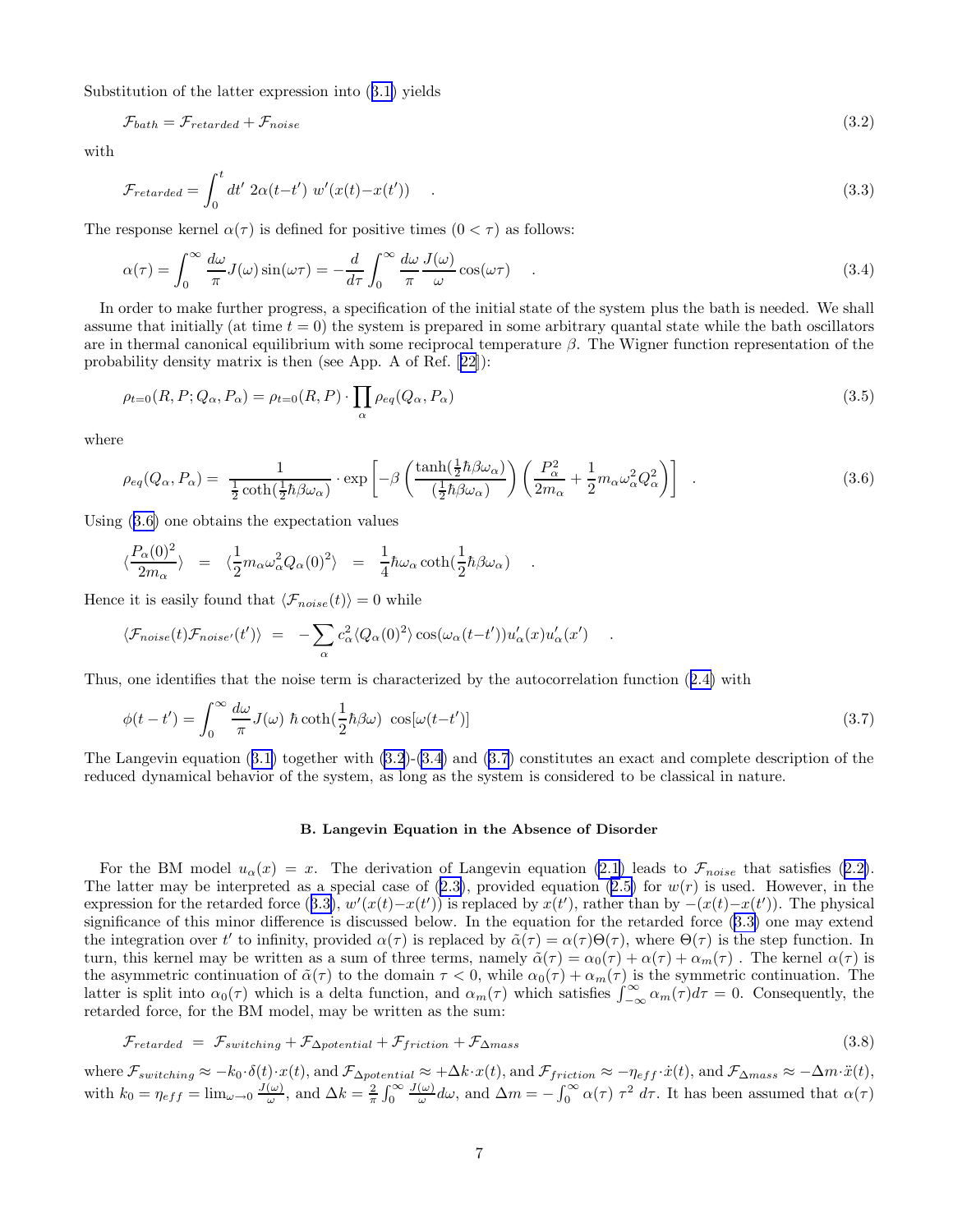<span id="page-7-0"></span>has short range duration  $\tau_c$ , much shorter than the physically relevant time scales of the dynamics. This assumption is not true in general, and the consequences will be discussed later in the next section.

The switching impulse act on the particle if it starts its trajectory at a point  $x \neq 0$ . This term originates due to the fact that the initial preparation is such that the bath is in thermal equilibrium provided  $x = 0$ . The  $\Delta$ *potential* force may be avoided if we care to include in the BM Hamiltonian the proper "counter term". Namely:

$$
\mathcal{H}_{bath} + \mathcal{H}_{int} \rightarrow \sum_{\alpha} \left( \frac{P_{\alpha}^{2}}{2m_{\alpha}} + \frac{1}{2} m \omega_{\alpha}^{2} (Q_{\alpha} - \frac{c_{\alpha}}{m_{\alpha} \omega_{\alpha}^{2}} x)^{2} \right)
$$
(3.9)

This expression is manifestly invariant under space translations. Sanchez-Canizares and Sols have further considered this issue [\[25](#page-25-0)].

#### C. Langevin Equation for Disordered Environment

We turn back to the DLD model with  $\mathcal{F}_{retarded}$  as found in equation ([3.3\)](#page-6-0). Here, performing similar treatment, neither  $\mathcal{F}_{switching}$  nor  $\mathcal{F}_{\Delta potential}$  are encountered. Formally, this is due to the fact that the difference  $-(x(t)-x(t'))$ appears in  $(3.3)$  $(3.3)$ , rather than  $x(t')$  by itself. Physically, this is due to the inherent homogeneity of the interaction with the environment [\(2.8](#page-3-0)). As for  $\mathcal{F}_{friction}$  and  $\mathcal{F}_{\Delta mass}$ , here one obtains

$$
\mathcal{F}_{friction}(v) = \int_{-\infty}^{\infty} \alpha(\tau) w'(v\tau) d\tau
$$
  

$$
\Delta m = \int_{0}^{\infty} \alpha(\tau) w''(v\tau) \tau^{2} d\tau
$$
\n(3.10)

If  $\alpha(\tau)$  has short range duration  $\tau_c$ , and if furthermore the velocity of the particle is not too high  $(v \cdot \tau_c \ll \ell)$ , then, using  $w'(0) = 0$  and  $w''(0) = -1$ , the above expressions reduce to those that follow equation ([3.8\)](#page-6-0). If  $\alpha(\tau)$  is not short range, to be discussed below, then the retarded force in the BM model is characterized by long range memory for the dynamics. The approximation that has been used in the preceding subsection is no longer valid, and infinities are encountered in the computations of the constants there. In general, these annoying features are not shared by the DLD model ((3.10) with [\(2.6](#page-3-0))), since a finite cutoff  $\tau_\ell = \ell/v$  exists, where the microscopic length scale  $\ell$  characterizes the interaction range with the scatterers.

## IV. OHMIC AND NON-OHMIC BATHS

In order to make further progress, a specification of the spectral function  $J(\omega)$  is required. This function, defined in ([2.11\)](#page-3-0), characterizes the distribution of the bath-oscillators with respect to their frequencies. Following CL we assume it to be of the form

$$
J(\omega) = \eta \omega^s G(\omega/\omega_c).
$$
 for "subohmic" bath  $0 < s < 1$   
for "ohmic" bath  $s = 1$   
for "superohmic" bath  $1 < s$  (4.1)

Here the exponent s characterize the singular behavior of  $J(\omega)$  in the vicinity of  $\omega = 0$ , while G denotes a smooth cutoff function. The latter satisfies  $G(0) = 1$ . Moreover, it is assumed that  $G(|\omega|)$  is analytic for real frequencies. For example, G may be chosen to be either Lorentzian or Gaussian. The latter possibility will be adopted from now on. The commonly used Exponential cutoff  $exp(-\omega/\omega_c)$  will not be used since it does not satisfies the mentioned requirements. Exponential cutoff results in singular behavior that corresponds to the exponents  $s, (s + 1), (s + 2), ...$ rather than "pure" singular behavior that corresponds to s alone. The asymptotic behavior of both  $\alpha(\tau)$  and  $\phi(\tau)$ is dictated by the singularity of  $J(\omega)$  at  $\omega = 0$ . The physical significance of s is further discussed in App.A and in Sec.VI(B).

#### A. Expressions for the Kernels

In order to display explicit expressions for both  $\alpha(\tau)$  and  $\phi(\tau)$ , it is useful to define the following function:

$$
G_s(\tau) \equiv \int_0^\infty \frac{d\omega}{\pi} \ \omega^{s-1} \ e^{-\frac{1}{2}(\frac{\omega}{\omega_c})^2} \ \cos(\omega \tau) \tag{4.2}
$$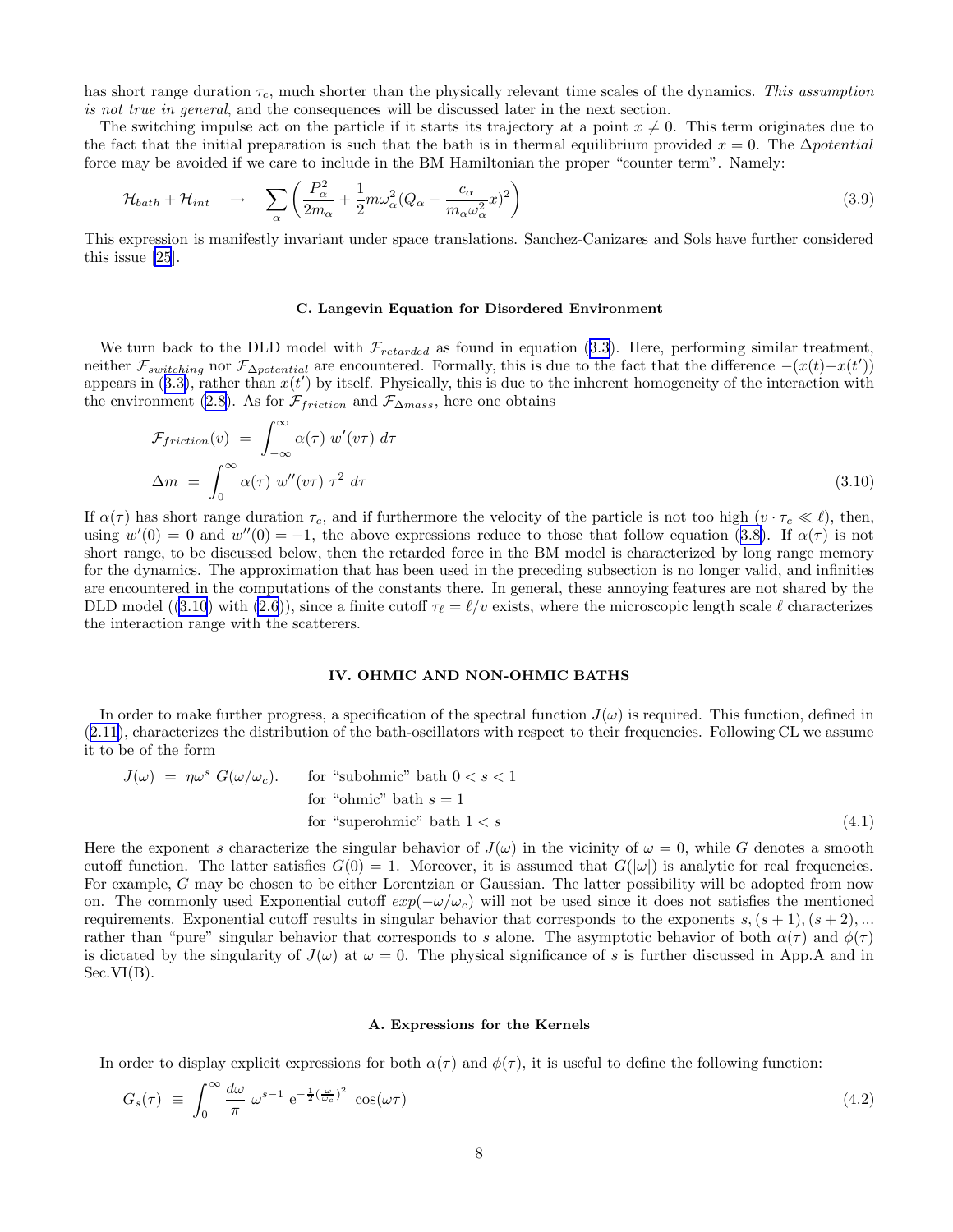<span id="page-8-0"></span>

FIG. 2. Plots of  $G_s(\tau)$  for  $s = 0.5$ ,  $s = 1$ ,  $s = 2$  and  $s = 4$ . The plots are easily distinguished by referring to their description in the text.

For  $s = 1$  this function is a normalized Gaussian. For odd s one obtains

$$
G_{1+2n}(\tau) = (-1)^n \cdot \frac{d^{2n}}{d\tau^{2n}} \left[ \frac{\omega_c}{\sqrt{2\pi}} e^{-\frac{1}{2}(\omega_c \tau)^2} \right] \qquad \text{[n is integer]} \tag{4.3}
$$

For general s it starts at  $\tau = 0$  positive

$$
G_s(0) = \frac{1}{2\pi} 2^{s/2} \Gamma(\frac{s}{2}) \omega_c^s \tag{4.4}
$$

and cross the zero value  $[(s+1)/2]$  times (now we consider  $s \neq$  odd number, possibly non-integer). The short range oscillatory behavior dies out on a time scale of the order  $\tau_c = \omega_c^{-1}$ . For larger times a power-law decay is found:

$$
G_s(\tau) = \left(\frac{1}{\pi}\cos(\frac{\pi}{2}s)\Gamma(s)\right) \cdot \frac{1}{\tau^s} \qquad \text{[tail for } s \neq \text{odd]}
$$
 (4.5)

The total algebraic "area" under  $G_s(\tau)$  is infinite for  $0 < s < 1$ , finite for  $s = 1$ , and zero for  $1 < s$ . Representative plots of  $G_s(\tau)$  are displayed in Fig.2.

For the spectral function  $J(\omega)$  as in [\(4.1](#page-7-0)), with Gaussian cutoff, the kernel  $\alpha(\tau)$  is

$$
\alpha(\tau) = -\eta \frac{d}{d\tau} G_s(\tau) \tag{4.6}
$$

Also  $\phi(\tau)$  can be expressed in terms of  $G_s(\tau)$  in both cases of "high" and "low" temperatures. In the first case it is assumed that  $\hbar\beta$  (that has dimensions of time) is much shorter than any dynamical time scale. One may use then the approximation

$$
\phi(\tau) = 2\frac{\eta}{\beta} G_s(\tau) \qquad \text{[``high'' temperatures]}.
$$
\n(4.7)

Else, if  $\hbar\beta$  is long, one obtains

$$
\phi(\tau) = \frac{2}{\pi} \Gamma(s+1) \zeta(s+1) \cdot \frac{\eta}{\hbar^s} \left(\frac{1}{\beta}\right)^{s+1} + \hbar \eta G_{s+1}(\tau) \quad \text{[``low'' temperatures]},\tag{4.8}
$$

where  $\zeta(s)$  is Riemann Zeta function (sum over  $1/n^s$ ). The notion "low temperatures" means here  $\tau < \hbar \beta$ . The temperature-dependent constant term results from the integration  $\int_0^\infty \frac{d\omega}{\pi} J(\omega) \hbar[\coth(\frac{1}{2}\hbar\beta\omega)-1]$ . From now on we shall use the notions of "high" and "low" temperatures in the sense of the above approximations.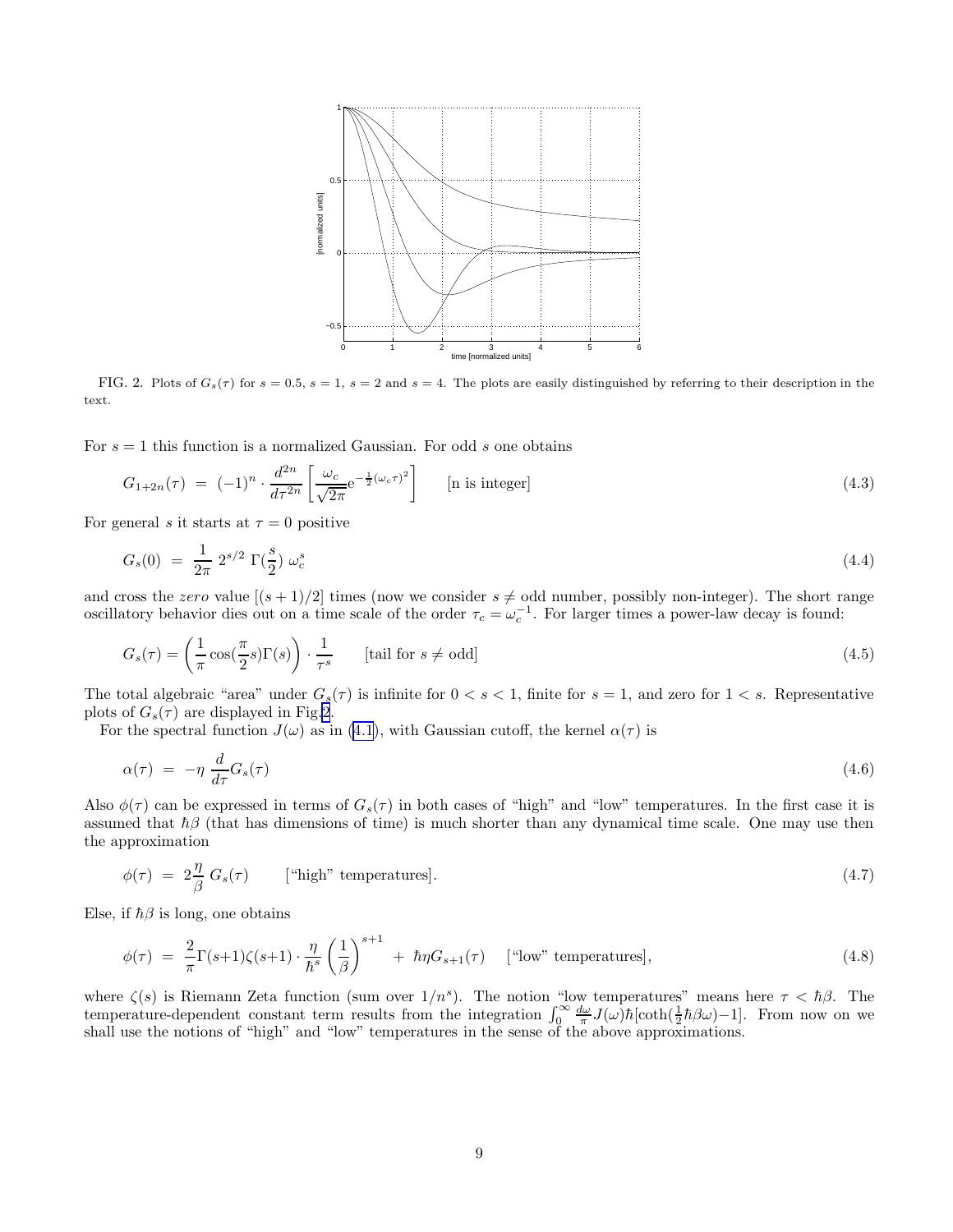#### B. Expressions for Friction and Effective Mass

We turn back to the computation of the terms in  $(3.8)$  $(3.8)$ . For the  $\Delta$ *potential* term the result is always finite

$$
\Delta k = \frac{1}{\pi} 2^{s/2} \Gamma(\frac{s}{2}) \eta \omega_c^s \quad \text{[switching impulse in BM model]} \tag{4.9}
$$

For the friction one obtains a finite, non-zero result,  $(\eta_{eff} = \eta)$  only in the case of an ohmic bath  $(s = 1)$ . For subohmic bath  $(0 < s < 1)$  the friction is *infinite*, while for superohmic bath  $(1 < s)$  the friction is zero. In case of the DLD model finite results are obtained for all cases. Using ([3.10\)](#page-7-0) one finds out

$$
\mathcal{F}_{friction}(v) = \eta v \int_{-\infty}^{\infty} d\tau \int_{0}^{\infty} \frac{d\omega}{\pi} \omega^{s} e^{-\frac{1}{2}(\frac{\omega}{\omega_{c}})^{2}} \sin(\omega \tau) \cdot \frac{d}{d\tau} \left[ \tau_{\ell}^{2} e^{-\frac{1}{2}(\frac{\tau}{\tau_{\ell}})^{2}} \right]
$$
  
=  $-\frac{2}{\pi} \Gamma(1+\frac{s}{2}) 2^{s/2} \cdot \frac{\tau_{\ell}^{3}}{(\tau_{c}^{2}+\tau_{\ell}^{2})^{1+\frac{s}{2}}} \cdot \eta v \to -\frac{2}{\pi} \Gamma(1+\frac{s}{2}) 2^{s/2} \cdot \ell^{1-s} \cdot \eta v^{s}$  (4.10)

Above, the notation  $\tau_\ell = \ell/v$  has been used. In the last step the limit  $\omega_c \to \infty$  has been taken since it leads to a finite, non-zero result. Note that the cutoff frequency  $\omega_c$  is not relevant physically as long as  $v \ll \ell \cdot \omega_c$ . The above computation clarifies the significance of the various time scales. Formally, the BM model constitutes a special case with  $\tau_{\ell} = \infty$ . For  $s = 1$ , the so called "ohmic" case, one obtains  $\mathcal{F}_{friction} = -\eta v$ . This result holds in the case of the DLD model as well as in the case of the BM model. In the latter case, for  $s < 1$  or for  $1 < s$ , the friction force is either infinite or zero respectively. This is due to a long range memory effect. The cutoff frequency  $\omega_c$ , by itself, does not prevent this feature. Finite results for the components of retarded force in the BM model [\(3.8\)](#page-6-0) may be obtained only for bounded systems, where  $x(t)$  explores only a finite portion of the space. The calculation above  $(4.10)$  manifests the fact that a finite result, in case of unbounded system, may be obtained if a physical cutoff  $\tau_\ell$  is introduced. Such arise naturally in case of the DLD model.

Similar picture emerges upon calculation of the effective mass. For the BM model, a finite result is obtained in case of an ohmic bath  $(s = 1)$ .

$$
\Delta m = \int_0^\infty \eta \frac{d}{d\tau} \left[ \frac{\omega_c}{\sqrt{2\pi}} e^{-\frac{1}{2}(\omega_c \tau)^2} \right] \cdot \tau^2 \cdot d\tau = -\sqrt{\frac{2}{\pi}} \frac{\eta}{\omega_c} \qquad \text{for } s = 1 \tag{4.11}
$$

Also for  $2 < s$ , the power law tail of  $\alpha(\tau)$  decays sufficiently fast to guarantee a finite result:

$$
\Delta m = \frac{1}{2\pi} 2^{s/2} \Gamma(\frac{s}{2} - 1) \cdot \eta \omega_c^{s-2} \qquad \text{for } 2 < s \quad . \tag{4.12}
$$

For  $0 < s < 2$  ( $s \neq 1$ ), the effective mass is infinite. In order to obtain a finite result we should turn to the DLD model ([3.10\)](#page-7-0). Here, as in the case of friction calculation, the spectral cutoff  $\omega_c$  is not important, and will be taken to infinity. Thus the integration may be performed using the asymptotic expression for  $\alpha(\tau)$ . Substitution of ([2.6\)](#page-3-0),  $(4.6)$  $(4.6)$  and  $(4.5)$  $(4.5)$  yields

$$
\Delta m = \frac{\eta}{\pi} \cos(\frac{\pi}{2}s) \Gamma(s) \int_0^\infty \frac{-s}{\tau^{s+1}} \frac{d^2}{d\tau^2} \left[ \tau_\ell^2 e^{-\frac{1}{2}(\frac{\tau}{\tau_\ell})^2} \right] \tau^2 d\tau
$$
  
=  $-\frac{s(s-1)}{\pi} \cos(\frac{\pi}{2}s) \Gamma(s) \Gamma(1-\frac{s}{2}) 2^{-s/2} \cdot \eta \tau_\ell^{2-s} \sim -\frac{\eta}{v^{s-2}}$  [for  $0 < s < 2$ ] (4.13)

For the special case  $s = 1$  one obtains  $\Delta m = 0$  which is consistent with (4.11) in the limit  $\omega_c \to \infty$ . For  $s \to 2$  a negative infinite value is obtained, while from (4.12) a positive infinite value is obtained. In order to describe correctly the crossover at  $s = 2$ , one should introduce finite cutoff  $\omega_c$  as well as finite  $\tau_{\ell}$ . The calculation will not be carried here.

## V. PROPAGATOR FOR NON DYNAMICAL ENVIRONMENT

In this section we shall develop a path-integral expression for the propagator of a particle that interacts either with static (quenched) or noisy environment. First we develop a classical expression, and then we generalize to the quantal regime.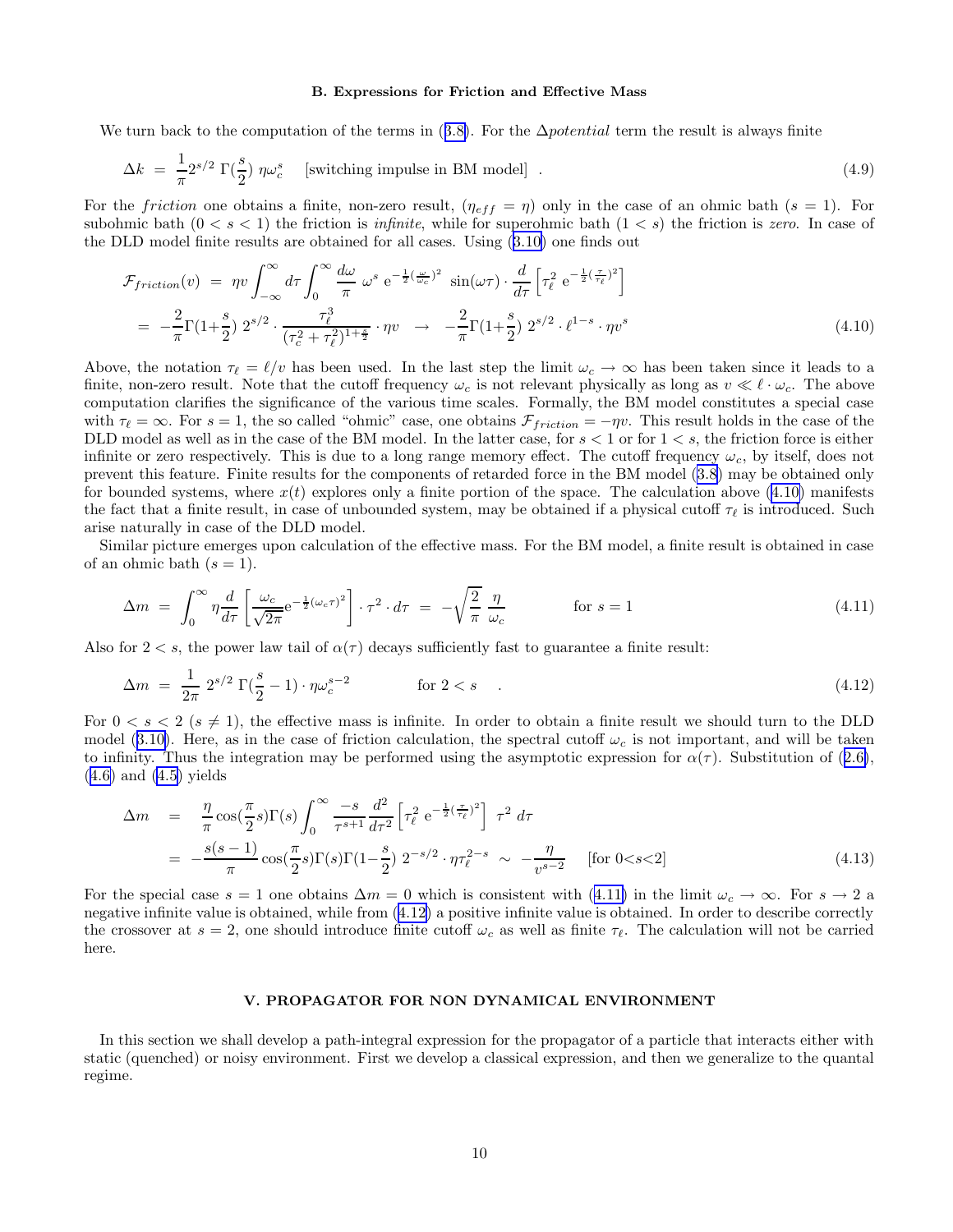# A. Classical Derivation

<span id="page-10-0"></span>We refer to the dynamics generated by the Hamiltonian  $(2.7)$  $(2.7)$ . The classical Liouville propagator, over infinitesimal time  $d\tau$ , and for definite realization of  $\mathcal U$  is:

$$
\mathcal{K}(R_2, P_2|R_1, P_1) = 2\pi\delta\left((P_2 - P_1) + \left(\frac{\partial V}{\partial R} + \frac{\partial U}{\partial R}\right)d\tau\right) \cdot \delta\left((R_2 - R_1) - \frac{P}{m}d\tau\right)
$$

It is more convenient to write an expression for the propagator of the Fourier transformed probability function  $(\rho(R, P) \to \rho(R, r))$ , namely,

$$
\mathcal{K}(R_2, r_2 | R_1, r_1) = \left(\frac{m}{2\pi\hbar d\tau}\right) \cdot \exp\left[\frac{1}{\hbar} \left(im\left(\frac{R_2 - R_1}{d\tau}\right)(r_2 - r_1) - i\left(\frac{\partial V}{\partial R} + \frac{\partial U}{\partial R}\right)\left(\frac{r_2 + r_1}{2}\right)d\tau\right)\right]
$$

Here a dummy parameter  $\hbar$  has been inserted. Its value does not have any effect here. However, later comparison to the quantum mechanical version will be more transparent. For finite time, the convolved propagator may be written as a functional integral:

$$
\mathcal{K}(R,r|R_0,r_0) = \int_{R(0)}^R \int_{r(0)}^r \mathcal{D}R \mathcal{D}r \exp\left[\frac{1}{\hbar} \left(im \int_0^t d\tau \dot{R}\dot{r} - i \int_0^t d\tau \frac{\partial V}{\partial R} \cdot r(\tau) - i \int_0^t d\tau \frac{\partial U}{\partial R} \cdot r(\tau) \right)\right]
$$

Here the measure is

$$
\mathcal{D}R \ \mathcal{D}r = \left(\frac{m}{2\pi\hbar d\tau}\right)^{\#}\text{ segments} \dots dR_3 dR_2 dR_1 \dots dr_3 d r_2 d r_1 \tag{5.1}
$$

and the restrictions at the endpoints are  $R(0)=R_0$ ,  $r(0)=r_0$  and  $R(t)=R$ ,  $r(t)=r$ . It is now possible to average over realizations of  $U$ , using the well known Gaussian identity

$$
\langle e^{i \int d\tau k(\tau) z(\tau)} \rangle_z = e^{-\frac{1}{2} \int d\tau d\tau' \langle z(\tau) z(\tau') \rangle k(\tau) k(\tau')}
$$
\n(5.2)

One obtains

$$
\mathcal{K}(R,r|R_0,r_0) = \int_{R(0)=R_0}^{R} \int_{r(0)=r_0}^{r} \mathcal{D}R \mathcal{D}r \ \ e^{i\frac{1}{h}S_{eff}[R,r]} \ \ e^{-\frac{1}{h^2}S_N[R,r]} \tag{5.3}
$$

where

$$
S_{eff}[R,r] = S_{free}[R,r] - \int_0^t d\tau \frac{\partial V}{\partial R} \cdot r(\tau) \qquad \text{[classical]} \tag{5.4}
$$

and

$$
S_N[R,r] = \frac{1}{2} \int_0^t \int_0^t d\tau_1 d\tau_2 \, \left[ -\phi''(R(\tau_2) - R(\tau_1), \tau_2 - \tau_1) \right] \, r(\tau_2) r(\tau_1) \tag{5.5}
$$

The free part of the effective action, for use in (5.3), is  $S_{free}[R, r] = m \int_0^t d\tau \dot{R}\dot{r}$ . It may be more convenient to write down the path-integral expression for  $\mathcal{K}(R, P|R_0, P_0)$ . This expression is obtained by double Fourier transform of  $\mathcal{K}(R, r | R_0, r_0)$ . The result is

$$
\mathcal{K}(R, P|R_0, P_0) = \int_{R_0, P_0}^{R, P} \mathcal{D}R \int \mathcal{D}r \ e^{i\frac{1}{\hbar}S_{eff}[R, r]} \ e^{-\frac{1}{\hbar^2}S_N[R, r]}
$$
(5.6)

Here,

$$
S_{free}[R,r] = -m \int_0^t d\tau \ddot{R}r \qquad \text{[For use in (5.6)]} \quad . \tag{5.7}
$$

Note that the integration  $\mathcal{D}r$  is not restricted at the end-points, whereas the integration  $\mathcal{D}R$  is restricted at the end-points both in R and in  $\dot{R}$ . The restriction on  $\dot{R}$  at the endpoints is implicit, through the dispersion relation  $\dot{R} = P/m$ .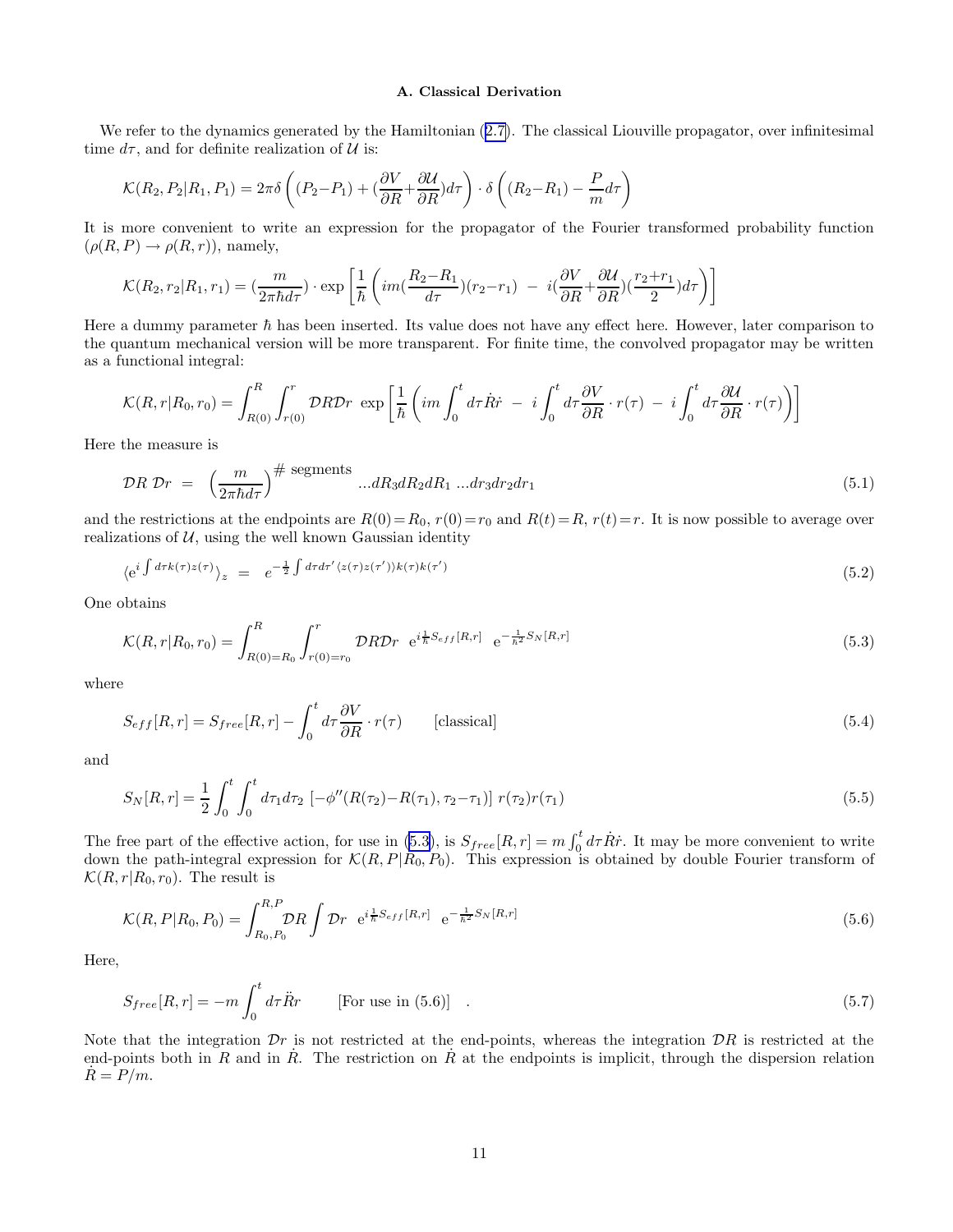### B. Qauntal Derivation

<span id="page-11-0"></span>A similar expression may be obtained for the quantal propagator. Again, we refer to the dynamics generated by the Hamiltonian ([2.7\)](#page-3-0). The environment may be either "noisy" or "quenched", where the latter case constitute formally a special case of the former. The expression that will be obtained is a generalization of a result that has been obtained in Ref. [\[16](#page-25-0)] for white noise potential.

The Feynman path-integral expression for the propagator of the quantal wave-function is,

$$
U(x|x_0) = \int_{x(0)=x_0}^{x} \mathcal{D}x \ e^{i\frac{1}{\hbar} \int_0^t d\tau (\frac{1}{2}m\dot{x}^2 - V(x) - \mathcal{U}(x,t))}.
$$
 (5.8)

The path integral expression for the propagator of the density probability function constitutes summation  $\mathcal{D}x'\mathcal{D}x''$  over the pairs of paths  $x'(\tau)$  and  $x''(\tau)$ . Alternatively, we may use also the coordinates  $R = (x'+x'')/2$  and  $r = (x''-x')$ , thus the summation will be  $\mathcal{D}R\mathcal{D}r$ , namely

$$
\mathcal{K}(R,r|R_0,r_0) = \int_{R_0}^R \mathcal{D}R \int_{r_0}^r \mathcal{D}r \ e^{i\frac{1}{\hbar}S_{eff}[R,r]-i\frac{1}{\hbar}\int_0^t d\tau (\mathcal{U}(x'',\tau) - \mathcal{U}(x',\tau))}
$$

where

$$
S_{eff}[R,r] = S_{free}[R,r] - \int_0^t d\tau (V(x'',\tau) - V(x',\tau))
$$
\n(5.9)

It is important to notice that the quantal definition of the measure is identical with the classical one ([5.1\)](#page-10-0). In order to perform the average over realizations of  $U$  using the Gaussian identity ([5.2\)](#page-10-0), one may write the last expression as

$$
\mathcal{K}(R,r|R_0,r_0) = \int_{R_0}^R \int_{r_0}^r \mathcal{D}R \mathcal{D}r \ e^{i\frac{1}{\hbar}S_{eff}[R,r]-i\frac{1}{\hbar}\int_0^t d\tau \int_{-\infty}^{\infty} dz(\delta(z-x'')-\delta(z-x'))\mathcal{U}(z,\tau)}
$$

One easily find that the final result may be cast to the form of equation ([5.3\)](#page-10-0) or ([5.6\)](#page-10-0) with

$$
S_N[R,r] = \frac{1}{2} \int_0^t \int_0^t d\tau_1 d\tau_2 \, \left( \phi(x_2'' - x_1'', \tau_2 - \tau_1) + \phi(x_2' - x_1', \tau_2 - \tau_1) - 2\phi(x_2'' - x_1', \tau_2 - \tau_1) \right) \tag{5.10}
$$

where  $x_i$  is a short notation for  $x(\tau_i)$ .

We are now in position to compare the classical propagator  $((5.6)$  $((5.6)$  with  $(5.4)-(5.5)$  $(5.4)-(5.5)$  $(5.4)-(5.5)$  $(5.4)-(5.5)$ , with the quantal one  $((5.6)$  with  $(5.4)-(5.5)$  $(5.4)-(5.5)$  $(5.4)-(5.5)$  $(5.4)-(5.5)$ ). In the latter case  $\hbar$  is, in general, no longer a "dummy variable". The exception being the case where the actions are quadratic in the path variables, which is the case with BM model provided  $V(x,t)$  is quadratic. The "classical feature" may be characterized as arising from invariance under the scaling transformation of the auxiliary integration-variable  $r(\tau)$ . In the quantal regime the replacement  $\hbar \to \lambda \hbar$  cannot be compensated by the scaling  $r \to \lambda r$ . Note however that the limit  $\hbar \to 0$  is equivalent to taking leading behavior of the actions in the limit  $r \to 0$ .

# VI. PROPAGATOR FOR DYNAMICAL ENVIRONMENT

#### A. Feynman Vernon Formulation

Here we follow closely the notations in Ref. [[21\]](#page-25-0). The path-integral expression for the reduced propagator of the probability density function is of the general form ([5.6\)](#page-10-0), with

$$
S_{eff}[R,r] = S_{free}[R,r] - \int_0^t d\tau (V(x'',\tau) - V(x',\tau)) + S_F[x'',x'] \tag{6.1}
$$

The expressions for the reduced-action-functionals  $S_F[x',x'']$  and  $S_N[x',x'']$  in case of BM model, are given in equations  $(2.13)-(2.14)$  of the latter reference. In the BM model the interaction is via the dynamical variable x, while, in DLD model, the interaction is via  $u_{\alpha}(x)$ . Thus, in the expressions for the friction functional  $S_F[x',x'']$  and for the noise functional  $S_N[x',x'']$  one should make the replacements  $x' \to u_\alpha(x')$ ,  $x'' \to u_\alpha(x'')$ , and sum over  $\alpha$ . Thus one obtains

$$
S_F[x',x''] = \frac{1}{\text{density}} \times \int_0^t \int_0^t d\tau_1 d\tau_2 \ 2\tilde{\alpha}(\tau_2 - \tau_1) \ \frac{1}{2} \sum_{\alpha} (u_{\alpha}(x_2'') - u_{\alpha}(x_2')) (u_{\alpha}(x_1'') + u_{\alpha}(x_1'))
$$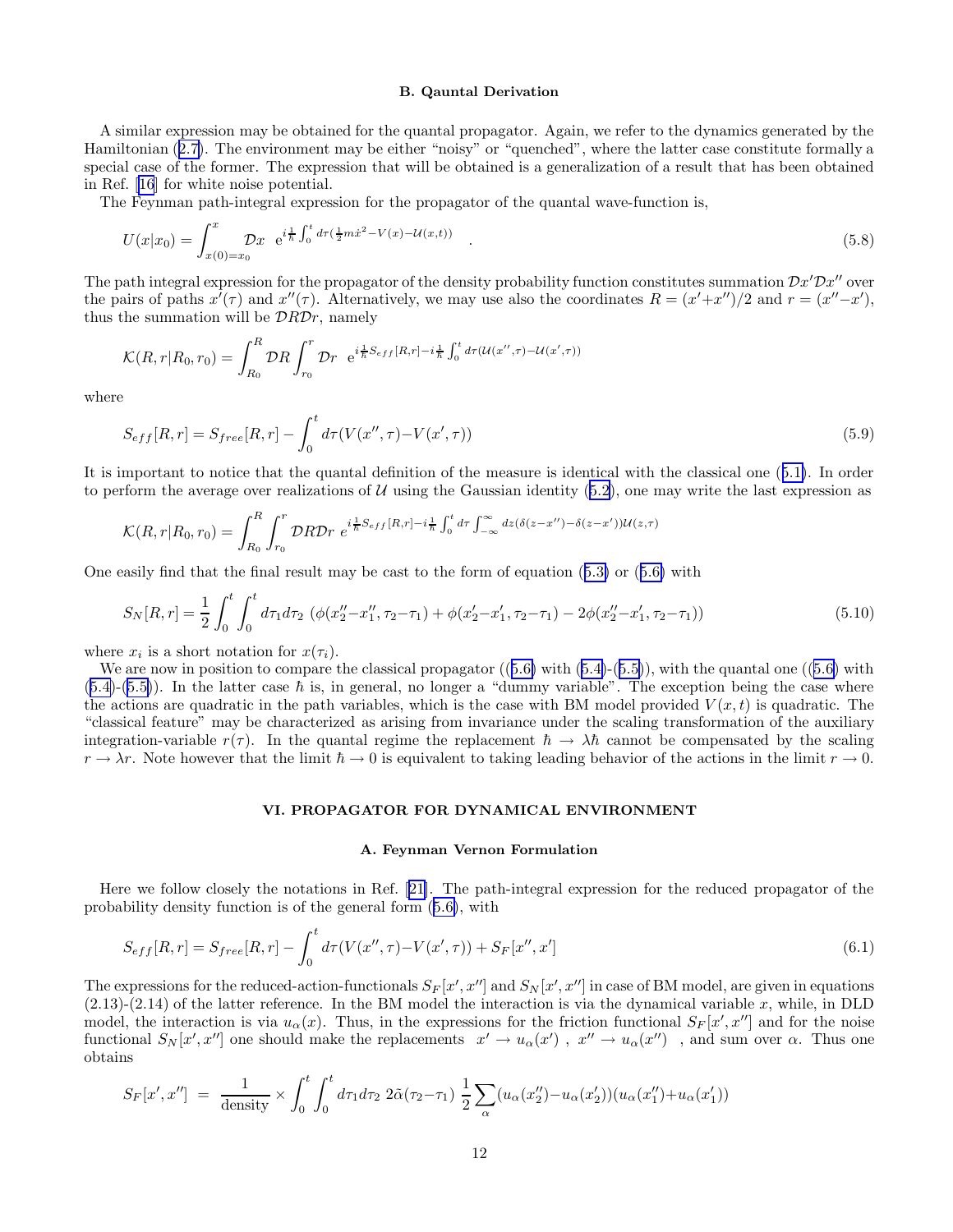<span id="page-12-0"></span>and

$$
S_N[x',x''] = \frac{1}{\text{density}} \times \frac{1}{2} \int_0^t \int_0^t d\tau_1 d\tau_2 \ \phi(\tau_2 - \tau_1) \ \sum_\alpha (u_\alpha(x_2'') - u_\alpha(x_2')) (u_\alpha(x_1'') - u_\alpha(x_1')) \quad .
$$

Above  $\tilde{\alpha}(\tau) \equiv \alpha(\tau) \Theta(\tau)$ . These expressions may be simplified using ([2.12\)](#page-4-0). The results are

$$
S_F[x',x''] = \int_0^t \int_0^t d\tau_1 d\tau_2 \ 2\tilde{\alpha}(\tau_2 - \tau_1) \cdot \frac{1}{2} [w(x_2'' - x_1'') - w(x_2' - x_1') + w(x_2'' - x_1') - w(x_2' - x_1'')]
$$
(6.2)

and

$$
S_N[x',x''] = \frac{1}{2} \int_0^t \int_0^t d\tau_1 d\tau_2 \ \phi(\tau_2 - \tau_1) \ [w(x_2'' - x_1'') + w(x_2' - x_1') - 2w(x_2'' - x_1')] \tag{6.3}
$$

In the next paragraph we discuss further the physical significance of the functional  $S_F[x',x'']$ .

For the BM model it has been noted before that in practice one could substitute ([2.5\)](#page-3-0). Thus

$$
S_F[x',x''] = \int_0^t \int_0^t d\tau_1 d\tau_2 \ 2\tilde{\alpha}(\tau_2 - \tau_1) \ r(\tau_2) \cdot (R(\tau_1) - R(\tau_2)) \quad .
$$

However, the formally "correct" expression is somewhat different (Ref. [\[21](#page-25-0)] equation (2.13)). Namely, the integrand in the above equation is with  $r(\tau_2)R(\tau_1)$ , rather than  $r(\tau_2)(R(\tau_1)-R(\tau_2))$ . One may say that the BM reduced-action functional includes an additional term. It is not difficult to demonstrate that the latter can be split into two terms that corresponds exactly to  $\mathcal{F}_{\Delta potential}$  and to  $\mathcal{F}_{switching}$  discussed in Sec.III(B). The  $\Delta potential$  term may be absorbed in the definition of  $V(x)$ , while the *switching* term, which is  $-\Delta k r(0)R(0)$ , may be factored out of the path integral expression (see Ref. [[21\]](#page-25-0) equation (2.34)). It has the effect of operating on the initial probability function with an impulse that acts on the particle if it starts its trajectory in a point  $x \neq 0$ . This term originates due to the fact that the initial preparation is such that the bath is in thermal equilibrium provided  $x = 0$ . Both the "switching" term and the additional effective potential, are absent in DLD model. This obvious results stems from the assumed inherent homogeneity of the environment. We turn now to the general expression  $(6.2)$  $(6.2)$ . Again, as in Sec.III(B), it is convenient to express  $\tilde{\alpha}(\tau)$  as a sum of its symmetric, and antisymmetric continuations. Here we focus on the resultant friction functional, which is

$$
S_F|_{friction} = \int_0^t \int_0^t d\tau_1 d\tau_2 \ \alpha(\tau_2 - \tau_1) \ w(x''(\tau_2) - x'(\tau_1)) \tag{6.4}
$$

For Ohmic bath one obtains

$$
S_F = \eta \int_0^t d\tau \ w'(r(\tau)) \ \dot{R}(\tau) \quad \to \quad -\eta \int_0^t d\tau \ r(\tau) \ \dot{R}(\tau) \tag{6.5}
$$

where in the last stage we indicated the classical limit. Note that the classical expression for  $S_F$  can be easily derived. For this one should include the friction force in the derivation of  $Sec.V(A)$ .

#### B. Derivation for Generic Bath

A totally different derivation of the path integral expression for the propagator is possible in the general case of weak coupling to thermal, possibly chaotic bath. This derivation, in case of *linear* coupling, has been introduce already by FV Ref. [[5\]](#page-25-0). The case of general, nonlinear coupling, has been considered by Möhring and Smilansky Ref. [[6\]](#page-25-0). Here we shall take a step further, and demonstrate that under "normal" circumstances, it will reduce to an ohmic DLD model. We consider a bath Hamiltonian of the general form:

$$
\mathcal{H}_{bath} + \mathcal{H}_{int} = \sum_{n} |n\rangle E_n \langle n| + \sum_{nm} |m\rangle \mathcal{U}_{mn}(x) \langle n| \quad , \tag{6.6}
$$

where  $|n\rangle$  and  $E_n$  are the eigenstates and eigenenergies of the bath Hamiltonian in the absence of the coupling. This Hamiltonian depends on  $x$ , the system variable, as a parameter. However, once the full Hamiltonian  $(2.10)$  $(2.10)$  is considered, x becomes a dynamical variable. The so called Influence Functional, in our notations is (by definition):

$$
e^{i(S_F + iS_N)} = \sum_{nm} p_n U_{mn}[x''(\tau)] U_{mn}^{\star}[x'(\tau)] , \qquad (6.7)
$$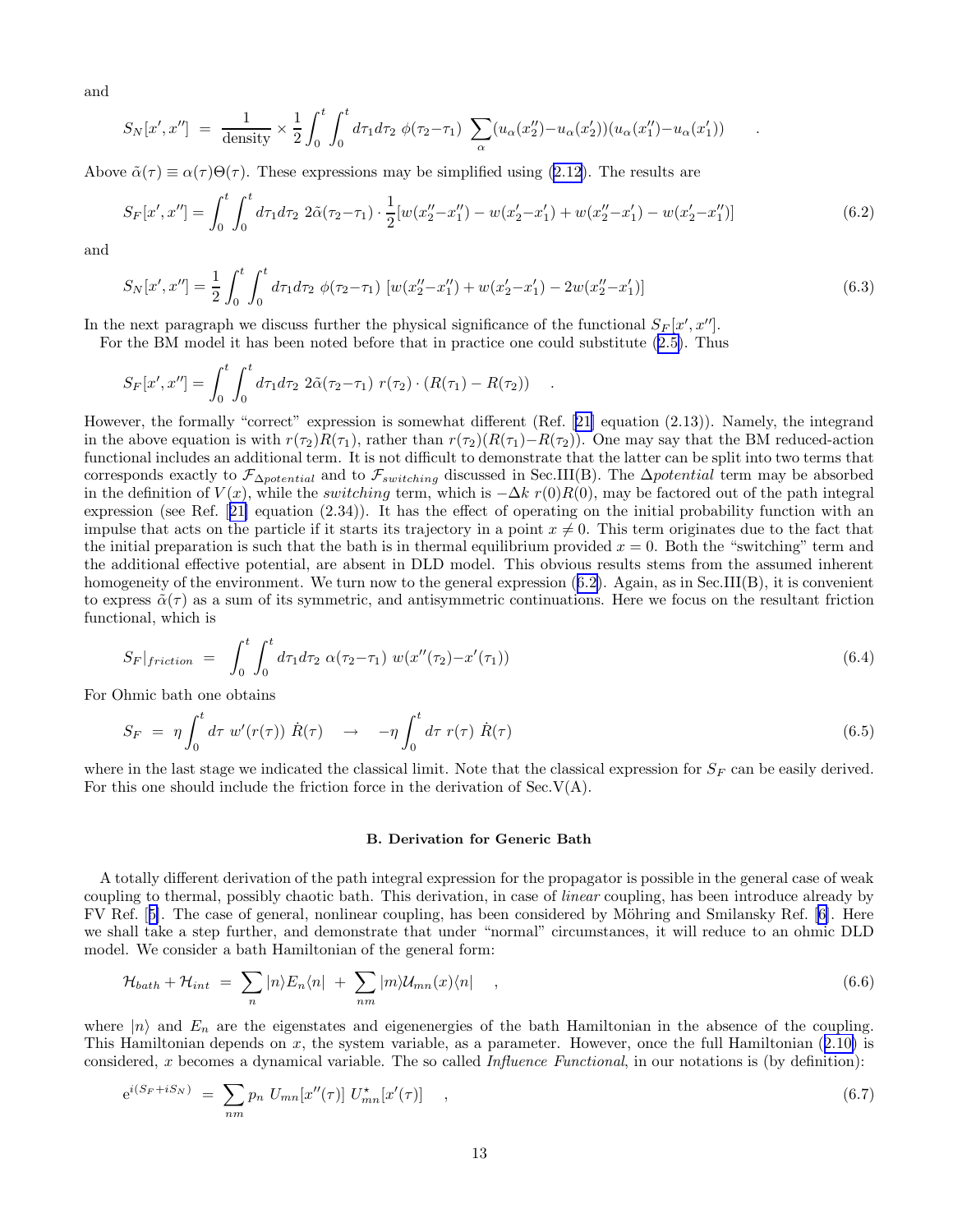<span id="page-13-0"></span>Units with  $\hbar = 1$  are used here.  $U[x(\tau)]$  is the evolution operator of the bath, in the presence of the "driving" force"  $x(\tau)$ . The bath is assumed to be in canonical thermal equilibrium. The probability of the *n*-th eigenstate is  $p_n \propto e^{-\beta E_n}$ . Using leading order perturbation theory one obtains

$$
U_{mn}[x(\tau)] \approx -i \int_0^t d\tau \, \mathcal{U}_{mn}(x(\tau)) \; e^{i(E_m - E_n)\tau} \qquad \text{for } m \neq n \quad . \tag{6.8}
$$

Similar expression holds for  $m=n$  (see Ref. [\[6](#page-25-0)]). Substitution into ([6.7\)](#page-12-0) yields:

$$
(iS_F - S_N) = \sum_{nm} p_n \left[ \int_0^t \int_0^t d\tau_2 d\tau_1 \, \mathcal{U}_{mn}(x_2'') \mathcal{U}_{mn}^*(x_1') \, e^{i(E_m - E_n)(\tau_2 - \tau_1)} \right]
$$

$$
- \int_0^t \int_0^{\tau_2} d\tau_2 d\tau_1 \left( \mathcal{U}_{mn}(x_2'') \mathcal{U}_{mn}(x_1'') \, e^{-i(E_m - E_n)(\tau_2 - \tau_1)} - \mathcal{U}_{mn}^*(x_2') \mathcal{U}_{mn}^*(x_1') \, e^{i(E_m - E_n)(\tau_2 - \tau_1)} \right) \right]
$$
(6.9)

Now we take a further assumption which will reduce the resultant expression for  $S_F$  and  $S_N$  to the form of [\(6.2](#page-11-0)) and  $(6.3)$  $(6.3)$  respectively. The matrix elements  $\mathcal{U}_{mn}$  are assumed to be real, while their dependence on x is assumed to be characterized by the function

$$
\pi \sum_{mn} (p_n - p_m) \, \mathcal{U}_{mn}(x_2) \mathcal{U}_{mn}(x_1) \, \delta(\omega - (E_m - E_n)) = w(x_2 - x_1) \cdot J(\omega) \quad . \tag{6.10}
$$

The reduction of (6.9) to ([6.2\)](#page-11-0) and [\(6.3\)](#page-12-0) is easily verified via algebraic manipulation, using  $\Im[\sum_{nm} p_n \ldots] = \sum_{nm} (p_n - p_m) \ldots$  and  $\Re[\sum_{nm} p_n \ldots] = \sum_{nm} \coth(\frac{1}{2}\beta\omega)(p_n - p_m) \ldots$ where  $\coth(\frac{1}{2}\beta\omega)=(p_n+p_m)/(p_n-p_m)$ . Thus, for general nonlinear coupling, DLD model constitutes an equivalent representation for the bath, as far as the reduced dynamics of the system is concerned. For the particular case of the weak linear coupling, there is further reduction to the BM model, with

$$
J(\omega) = \pi \sum_{n,m} (p_n - p_m) |Q_{mn}|^2 \delta(\omega - (E_m - E_n))
$$
\n(6.11)

In the above expression Q denotes the collective bath degree of freedom via which the interaction takes place, namely, in [\(6.6](#page-12-0)) one should substitute  $\mathcal{U}(x) = Q \cdot x$ . The bath variable Q may be some complicated nonlinear combination of many elementary bath degrees of freedom. For both, the DLD model and the BM model, the expression for  $J(\omega)$ , may be cast into the form

$$
J(\omega) = \frac{\pi}{\beta Z(\beta)} \left(1 - e^{-\beta \omega}\right) \sigma(\omega)^2 \ K(\omega) \tag{6.12}
$$

where  $Z(\beta)$  is the partition function,  $\sigma(\omega)$  is the standard deviation of the off-diagonal matrix elements ( $\omega$  being the offset), and  $K(\omega)$  is the density-density autocorrelation function of the spectrum  $\{E_n\}$ , appropriately averaged over the relevant energy scale. The latter is related, for small energy differences, to the level spacing distribution. However, for any practical use, one should ignore the effect of level spacing statistics on  $J(\omega)$ , since it corresponds to non-physically very long times. Thus, the generic behavior of  $J(\omega)$ , for physically-relevant small  $\omega$ , is expected to be linear. This leads to the conclusion that under "normal" circumstances the ohmic DLD model is good representation for the dissipation process. This conclusion does not hold if strong coupling to a chaotic bath is considered. In the latter case Zener transitions may dominate the dissipation process [\[9,10](#page-25-0)]. We do not know whether the Influence Functional [\(6.7](#page-12-0)) for that case can be reduced to a form that resembles that of the DLD model.

# C. Loss of Quantal Interference

The suppression of quantal interference is an important issue in both semiclassical and mesoscopic physics. It may arise that the quantum mechanical propagator may be expressed as a sum of probabilities to go either via one classical trajectory  $x_a(\tau)$  or via a different classical trajectory  $x_b(\tau)$ , plus an interference term. The expression for the Influence Functional may be used in order to compute the suppression of the interference due to the interaction with the environment. The interference term is multiplied by a "dephasing" factor  $\langle e^{i\varphi} \rangle$ , where we follow a notation due to Stern, Aharonov and Imry [\[18\]](#page-25-0). In our notations, the dephasing factor is identified with  $\exp(-S_N[x_a(\tau), x_b(\tau))]$ . We defer further discussion of interference within the framework of FV formalism to the last paragraph of this subsection.

It is enlightening to consider the case of white noise, with  $\phi(\tau_2-\tau_1) = \nu \delta(\tau_2-\tau_1)$ . For the BM model one obtains

$$
\langle e^{i\varphi} \rangle = \exp\left[ -\frac{1}{2} \frac{\nu}{\hbar^2} \int_0^t \left( x_a(\tau) - x_b(\tau) \right)^2 d\tau \right] \tag{6.13}
$$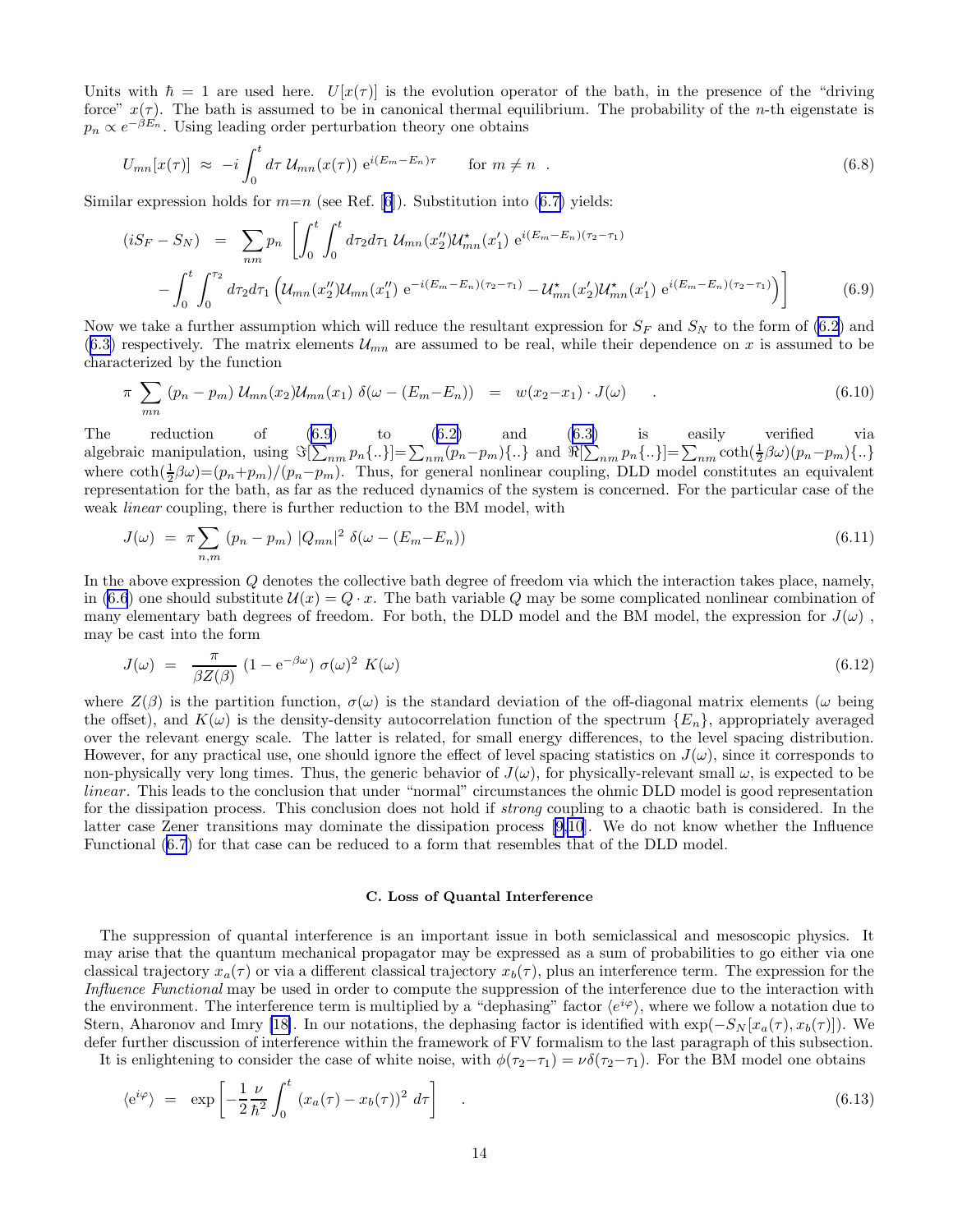<span id="page-14-0"></span>Thus, interference is suppressed more effectively if the two interfering paths are better separated. A totally different result is obtained in case of the DLD model. Here we assume that the two interfering paths are well separated with respect to the microscopic scale  $\ell$ , namely  $\ell \ll |x_a(\tau) - x_b(\tau)|$  most of the time. It follows that

$$
\langle e^{i\varphi} \rangle = \exp\left[ -\frac{\nu \ell^2}{\hbar^2} \cdot t \right] \quad . \tag{6.14}
$$

Here, the interference decays exponentially in time, and the actual spatial separation of the paths play no role. Due to the disorder, dephasing events are as effective for small separations as for large separations.

The dephasing of interference in metals due to electromagnetic fluctuations has been discussed by Al'tshuler, Aronov and Khmelnitskii in Ref. [\[17](#page-25-0)]. Their results have been re-derived by Stern, Aharonov and Imry [[18\]](#page-25-0). A somewhat simplified derivation is reconstructed in App.A. The strong dimensionality dependence of the dephasing process has been emphasized. This dependence is due to the separation-dependence as in [\(6.13](#page-13-0)), and see also ([A.6\)](#page-24-0). In case of the DLD model, the local nature of the dephasing process will eliminate this feature.

In order to understand how interference arise from the FV path integral expression ([5.6\)](#page-10-0), it is convenient to rewrite it in the following form

$$
\mathcal{K}(R, P|R_0, P_0) = \int_{R_0, P_0}^{R, P} \mathcal{D}R \quad \mathcal{K}[R] \quad , \tag{6.15}
$$

where  $\mathcal{K}[R]$  is a real functional, which is defined by the expression:

$$
\mathcal{K}[R] = \int_{unrestricted} \mathcal{D}r \ e^{i\frac{1}{\hbar}S_{eff}[R,r]} \ e^{-\frac{1}{\hbar^2}S_N[R,r]} \tag{6.16}
$$

If the path integral expression for the evolution operator ([5.8\)](#page-11-0) is dominated by a *single* classical path  $x_a(\tau)$ , then the DR integration in (6.15) will be dominated by  $R(\tau) = x_a(\tau)$ . Obviously, in order to obtain a non-vanishing result, the endpoint conditions should be compatible. Turning to the computation of  $\mathcal{K}[R(\tau)=x_a(\tau)]$  via (6.16), one observes that the Dr integration is dominated by the trivial trajectory  $r_R(\tau) = 0$ . We use the subscript R in order to suggest that in general this trajectory should be R-dependent. Indeed, this is the case if two classical trajectories  $x_a(\tau)$  and  $x_b(\tau)$  dominate. One should consider then the "interference path"  $R(\tau) = (x_a(\tau) + x_b(\tau))/2$ , for which the Dr integration is dominated by the non-trivial paths  $r_R(\tau) = \pm (x_a(\tau) - x_b(\tau))$ . The existence of non-trivial path  $r_R$ is the fingerprint of interference phenomena. A classical trajectory  $R(\tau)$  for which  $r_R=0$  will not be damped, since  $S_N[R, r_R] = 0$  then. In contrast, an interference path, for which  $r_R \neq 0$ , is damped, since  $0 < S_N[R, r_R]$  in general. However, in Sec.IX, where localization effect is discussed, we shall encounter a vast family of interference trajectories that are not damped by the noise functional. In the latter case, the interference paths are found to be dominant in the computation of the propagator.

Another issue that deserves attention is the interplay of friction and interference. By inspection of ([6.4\)](#page-12-0) it is clear that for *disordered* environment, quantal interference is unaffected by friction. This is true as long as  $x_a$  and  $x_b$  are well separated in space. In Sec.VII(B) we shall encounter a related quantal manifestation of this observation.

#### VII. SPREADING AND DIFFUSION

The main results of the two last sections are the path integral expression ([5.6\)](#page-10-0) for the propagator  $\mathcal{K}(R, P|R_0, P_0)$ , with the appropriate action functionals  $S_{free}$  [\(5.7](#page-10-0)),  $S_F |$  friction ([6.4\)](#page-12-0), and  $S_N$  ([6.3\)](#page-12-0). The classical limit of  $S_N$  is presented in ([5.5\)](#page-10-0). For ohmic friction, both the quantal version and its classical limit ([6.5\)](#page-12-0) will be further considered and compared. Friction in case of non-ohmic bath has been discussed in Sec.IV, and its quantal analog will not be considered further.

In order to get preliminary insight into the path-integral expression, consider first the case of free particle in "white" noisy environment. Namely,  $\phi(\tau-\tau') = \nu \delta(\tau-\tau')$ , with  $\nu = 2\eta k_B T$  as in [4.7.](#page-8-0) In the classical case ([5.5\)](#page-10-0), one obtains

$$
S_N[r] = \frac{1}{2}\nu \int_0^t r(\tau)^2 d\tau \quad . \tag{7.1}
$$

independent of the spatial auto-correlation function  $w(r)$ . The observation that spatial correlations are of no importance, as long as the noise is uncorrelated in time, is trivial from classical point of view. In the quantum mechanical case, the corresponding expression is

$$
S_N[r] = \nu \int_0^t \left( w(0) - w(r(\tau)) \, d\tau \right) \tag{7.2}
$$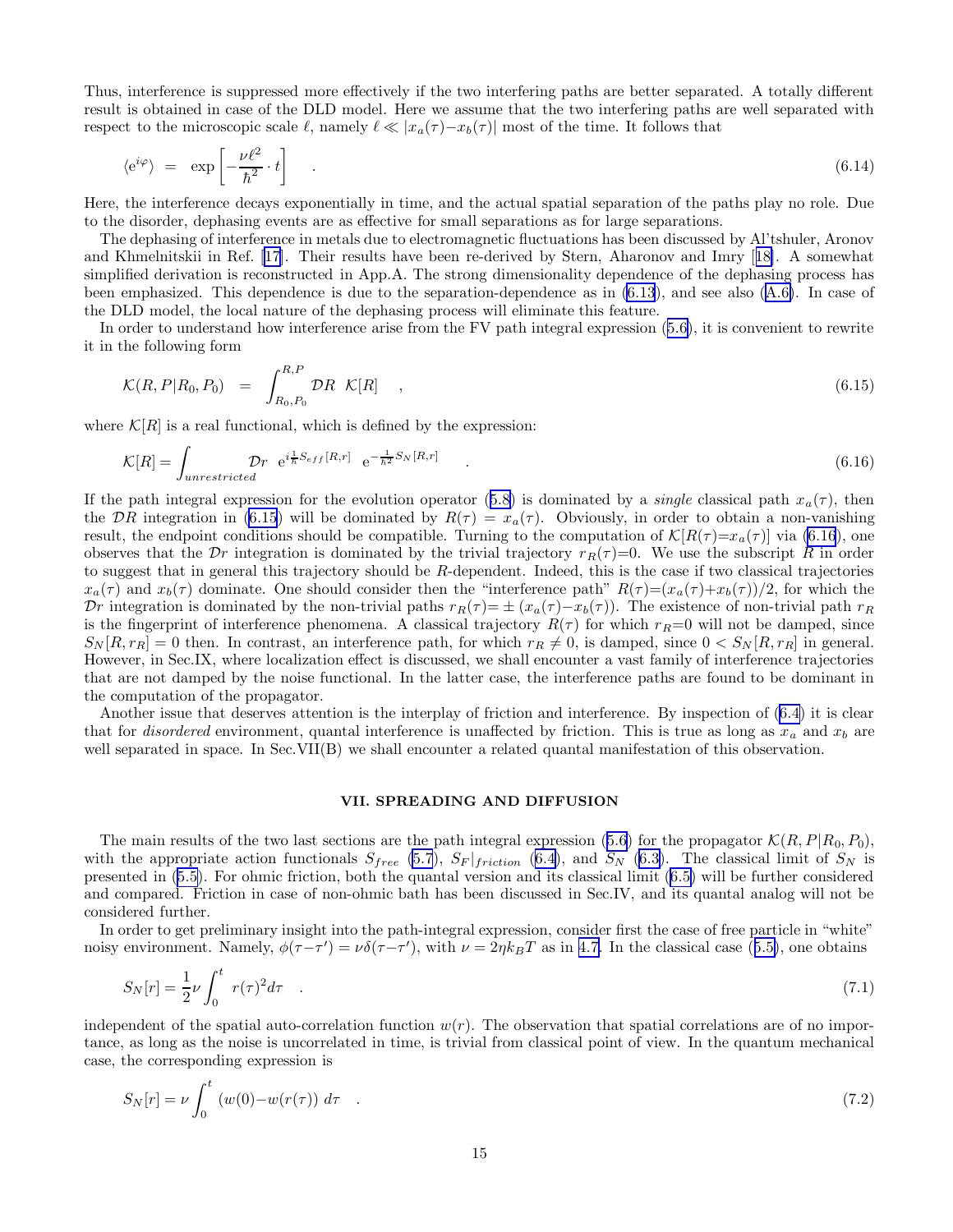<span id="page-15-0"></span>In contrary to classical intuition, spatial correlations may be of importance. However, for the BM model, ([2.5\)](#page-3-0), one recovers the classical result.

In the path integral expression [\(5.6\)](#page-10-0), one may perform the integration  $\mathcal{D}r = ...dy_3dy_2dx_1$ . In the absence of  $S_N$ , each integration over  $dr_n$  results in delta function of velocities, namely  $\delta(R(\tau_{n+1}) - R(\tau_n))$ . In the presence of  $S_N$ , the integration  $dr_n$  is weighted, and as a result, each  $\delta$  function is smeared. The propagator constitutes a convolution of these smeared  $\delta$  functions. In particular, both in the classical case and in the BM model, each smeared  $\delta$  function is a Gaussian. It is obvious, that both in the classical and in the quantal case,  $S_N$  leads to stochastic-like spreading. In what follow we want to estimate this spreading.

#### A. Non Disordered Environment

We turn now to estimate the spreading in the absence of disorder, which is the standard BM model. The noise functional is quadratic in the path-variable  $r$ , and is independent of the path-variable  $R$ , namely

$$
S_N[R,r] = \frac{1}{2} \int_0^t \int_0^t d\tau_1 d\tau_2 \ \phi(\tau_2 - \tau_1) \ r(\tau) r(\tau')
$$
\n(7.3)

Here, an exact treatment is available [\[21](#page-25-0)]. One may expand both  $S_{free}$  and  $S_N$  around the so-called classical paths, that are determined by the variation  $\delta S_{free} = 0$ , with the constraints  $\delta R = \delta r = 0$  at the endpoints. The Gaussian integration is performed exactly. General expressions may be found in Ref. [\[21](#page-25-0)]. The phase space propagator  $\mathcal{K}(R, P|R_0, P_0)$  is obtained by double Fourier transform of  $\mathcal{K}(R, r|R_0, r_0)$ , and obviously results in Gaussian function. In particular, one is interested in the spatial spreading. Setting  $P_0 = 0$  and integrating over the final momentum P, one obtains

$$
\mathcal{K}(R|R_0) = \frac{1}{2\pi\sqrt{\sigma_{spatial}}} \exp\left[\frac{1}{2}\left(\frac{R - R_0}{\sigma_{spatial}}\right)^2\right]
$$
\n(7.4)

A general expression for the spatial spreading, that applies to any  $\phi(\tau)$ , may be obtained [[21\]](#page-25-0):

$$
\sigma_{spatial} = \frac{1}{m} \sqrt{\int_0^t \int_0^t \phi(\tau - \tau') \ r_{c\ell}(\tau) \ r_{c\ell}(\tau') \ d\tau d\tau'} \quad , \tag{7.5}
$$

where  $r_{c\ell}$  solves the linearized classical equation of motion  $(m\ddot{r}+\eta\dot{r}=0)$  with initial conditions  $r(0) = 0$  and  $\dot{r}(0) = 1$ . Note that ohmic friction is considered, for which the BM model is well defined. For the simplest case of white noise without friction one obtains  $\sigma_{spatial} = \sqrt{\frac{1}{3}\nu \frac{t^3}{m^2}}$ . Friction leads to damping and diffusion. In the latter case, considering long time  $e^{-\frac{\eta}{m}t} \ll 1$ , one may disregard a short transient and substitute  $r_{cl} = m/\eta$ . Consequently  $\sigma_{spatial} = \sqrt{\frac{\nu}{\eta^2}t}$ . However, at low temperatures  $\phi(\tau) = -\frac{C}{\pi} \frac{1}{\tau^2}$  while  $\int_{-\infty}^{\infty} \phi(\tau) d\tau = 0$ . Thus

$$
\sigma_{spatial} \sim \sqrt{\frac{C}{\eta^2} \cdot \frac{2}{\pi} \ln t} \qquad \text{special case - suppressed diffusion}, \qquad (7.6)
$$

diffusion is suppressed due to the negative autocorrelations of the noise. This effect is classical in nature. Intentionally we did not use the explicit expression for the constant, namely  $C = \hbar \eta$ . The presence of  $\hbar_{bath}$  in the formula, rather than  $\hbar_{system}$ , without explicit subscript, may miss-lead the reader. The particle can be treated as a classical object, within the framework of e.g. Langevin equation, and still the suppression of diffusion will occur.

### B. Disordered Environment, White Noise

Both the classical limit and the BM model generate "classical" dissipation effects. We turn now to the DLD model,  $((7.2)$  $((7.2)$  with  $(2.6)$  $(2.6)$ ). Here the situation is quite different. In order to compute the propagator, a different, more powerful strategy is required. We shall exploit the fact that for white noise  $S_N[R, r]$  is still independent of  $R(\tau)$ , while  $S_{eff}[R, r]$  is linear in  $R(\tau)$ . It is most convenient to Fourier transform  $\mathcal{K}(R, r|R_0, r_0)$  to  $\mathcal{K}(p, r|p_0, r_0)$ . The path integral expression may be written for this representation as follows (we suppress from now on printing  $\hbar$ , but shall restore it later):

$$
\mathcal{K}(p,r|p_0,r_0) = e^{i\eta(Rw'(r) - R_0w'(r_0))} \int_{r_0,p_0}^{r,p} \int \mathcal{D}R \ e^{-i\int_0^t d\tau (m\ddot{r} + \eta w''(r)\dot{r})R} \ e^{-\nu\int_0^t [w(0) - w(r(\tau))]d\tau}
$$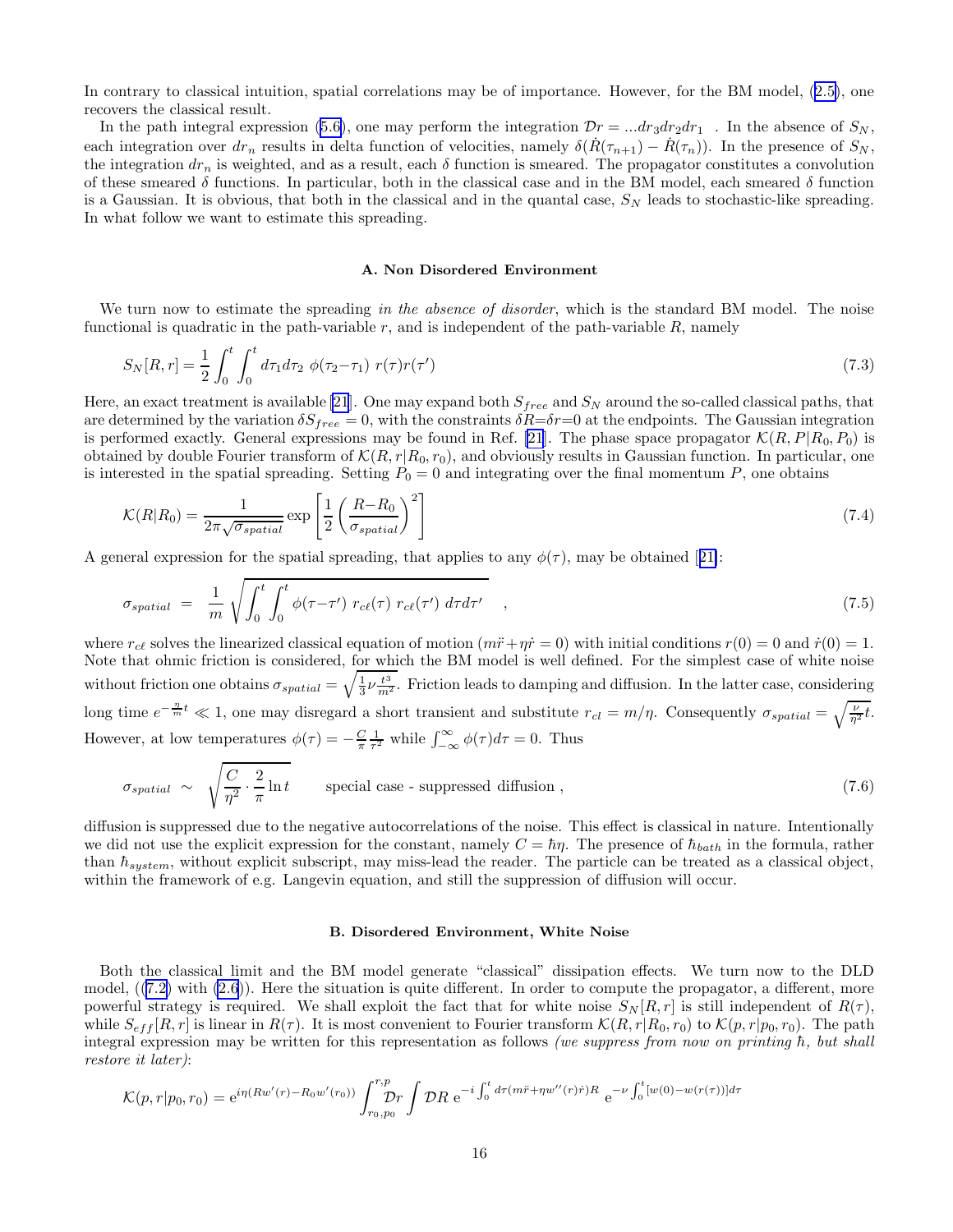<span id="page-16-0"></span>The DR integration can be performed now, yielding a delta function  $\delta(m\ddot{r}+\eta w''(r)\dot{r})$  at each point along the trajectory. The trajectory for which the integrand does not vanish will be denoted by  $r(r_0, r, \tau)$ , where  $0 < \tau < t$ . This trajectory is required to satisfy the endpoints conditions  $r(0) = r_0$  and  $r(t) = r$ . Hence, the result of the path-integration is

 $\mathcal{K}(p,r|p_0,r_0) = \text{ e}^{i\eta(Rw'(r)-R_0w'(r_0))} \hspace{0.25cm} \delta(p-m\dot{r}(r_0,r,t)) \hspace{0.25cm} \delta(p_0-m\dot{r}(r_0,r,0)) \cdot \text{e}^{-\nu\int_0^t [w(0)-w(r(r_0,r,\tau)]d\tau}$ 

The Inverse Fourier transform yields

$$
\mathcal{K}(R,r|R_0,r_0) = e^{i[(m\dot{r}(r_0,r,t)+\eta w'(r))R-(m\dot{r}(r_0,r,0)+\eta w'(r_0))R_0]} e^{-\nu \int_0^t [w(0)-w(r(r_0,r,\tau)]d\tau}
$$

To simplify the latter expression we note that  $m\dot{\tau}+\eta w(r)$  is a constant of the motion.

The propagator  $\mathcal{K}(R, P|R_0, P_0)$  is the Fourier transform in the variables r and  $r_0$ . In order to get insight we restrict ourselves to the reduced kernel  $\mathcal{K}(R|R_0)$ , namely

$$
\mathcal{K}(R|R_0) = \int_{-\infty}^{\infty} dr_0 \ e^{i\left[ (m\dot{r}(r_0,0,0) + \eta w'(r_0))(R - R_0) \right]} \ e^{-\nu \int_0^t (w(0) - w(r(r_0,0,\tau))d\tau}
$$
\n(7.7)

As before we distinguish the case of frictionless propagation, for which  $r(r_0, 0, \tau) = (t-\tau)/t \cdot r_0$ , from the case of damped particle with  $e^{-\frac{n}{m}t} \ll 1$ . In the latter case the trajectory is modified for  $|r_0| < \ell$ , where  $r(r_0, 0, \tau) \approx r_0$ . Consequently the "phase" in ([7.7\)](#page-15-0) is  $S_{eff}(r_0)=-m/t\cdot(R-R_0)\cdot r_0$  and  $S_{eff}(r_0)=-\eta\cdot(R-R_0)\cdot r_0$  for the two corresponding types of trajectories. As for the noise argument in ([7.7\)](#page-15-0), it is  $S_N(r_0) = \nu \ell^2 t$  for  $\ell \ll |r_0|$ , and  $S_N(r_0) \approx \frac{1}{6} \nu tr_0^2$  or  $S_N(r_0) \approx \frac{1}{2} \nu tr_0^2$ for  $|r_0|<\ell$ , depending whether friction is absent or present respectively. The separation of scales both in  $S_{eff}(r_0)$  and in  $S_N(r_0)$  enables splitting the integral in a convenient way, namely

$$
\int_{-\infty}^{\infty} \dots dr_0 = \int_{-\infty}^{\infty} \dots W\left(\frac{r_0}{\ell}\right) dr_0 + \int_{-\infty}^{\infty} \dots \left(1 - W\left(\frac{r_0}{\ell}\right)\right) dr_0 ,
$$

where  $W(x)$  is a smooth, symmetric cutoff function that equals  $\approx 1$  for  $|x| < 1$  and equals  $\approx 0$  for  $1 < |x|$ . The integration in [\(7.7](#page-15-0)) is performed, and the following expression is obtained for the propagator.

$$
\mathcal{K}(R|R_0) \approx \widetilde{W}\left(\frac{R}{\hbar/\eta\ell}\right) \star \mathcal{K}_{c\ell} \left(R - R_{c\ell}(t)\right) + e^{-\frac{\nu\ell^2}{\hbar^2}t} \cdot \left[\delta\left(R - R_0(t)\right) - \widetilde{W}\left(\frac{R - R_0(\tau)}{\hbar t/m\ell}\right)\right] \quad . \tag{7.8}
$$

The symbol  $\star$  stands for convolution, and results in smearing of the classical propagator on scale  $\hbar/(\eta\ell)$ . For frictionless propagation one should use the replacement  $\hbar/(\eta\ell) \to \hbar t/(\eta\ell)$ . We have used the notation  $R_0(t)=R_c\ell(t)=R_0$ . The above result holds also if  $P_0 \neq 0$ , in this case  $R_0(t)$  will propagate as if friction is absent, while  $R_{c\ell}(t)$  will propagate as in the classical limit. Obviously, if friction is indeed absent, then again  $R_0(t)$  and  $R_c(\ell)$  will coincide. The kernel  $\mathcal{K}_{c\ell}(R|R_0)$  denotes the classical result, [\(7.4](#page-15-0)).

The expression for the quantal propagator demonstrates that a piece of the wavepacket is frozen due to the disorder. This is a non trivial quantal effect that indeed can be entitled "Quantum Dissipation". We emphasize again that such quantal effect is absent in the BM model. However, the expression for the propagator also demonstrates that the "quantal correction" goes to zero exponentially in time, as in the case of interference discussed in Sec.VI(C).

# VIII. CLASSICAL NON-MARKOVIAN EFFECTS

The disadvantage of the treatments that have been presented in the preceding section, is the difficulty to extend them to the general case of disordered environment, namely if the disorder (the noise) is correlated in time. We therefore turn to a somewhat more heuristic approach, that will enable approximated treatment. For the computation of  $\mathcal{K}(R, P | R_0, P_0)$  we shall use the classical limit ([5.5\)](#page-10-0) of  $S_N(R, r]$ . The "quantal correction" in (7.8), is not considered again in the present section.

In the classical limit ([6.15\)](#page-14-0) constitutes a formal solution of Langevin Equation. The real functional  $\mathcal{K}[R]$  has a simple probabilistic interpretation. For ohmic friction it takes the form

$$
\mathcal{K}[R] = \int \mathcal{D}r \ e^{-i \int_0^t d\tau \ \Delta_R(\tau) \ r(\tau)} \ e^{-\frac{1}{2} \int_0^t \int_0^t d\tau d\tau' \ \phi_R(\tau, \tau') \ r(\tau') \ r(\tau')} \tag{8.1}
$$

where

$$
\phi_R(\tau, \tau') \equiv -w''(R(\tau) - R(\tau')) \cdot \phi(\tau - \tau')
$$
\n(8.2)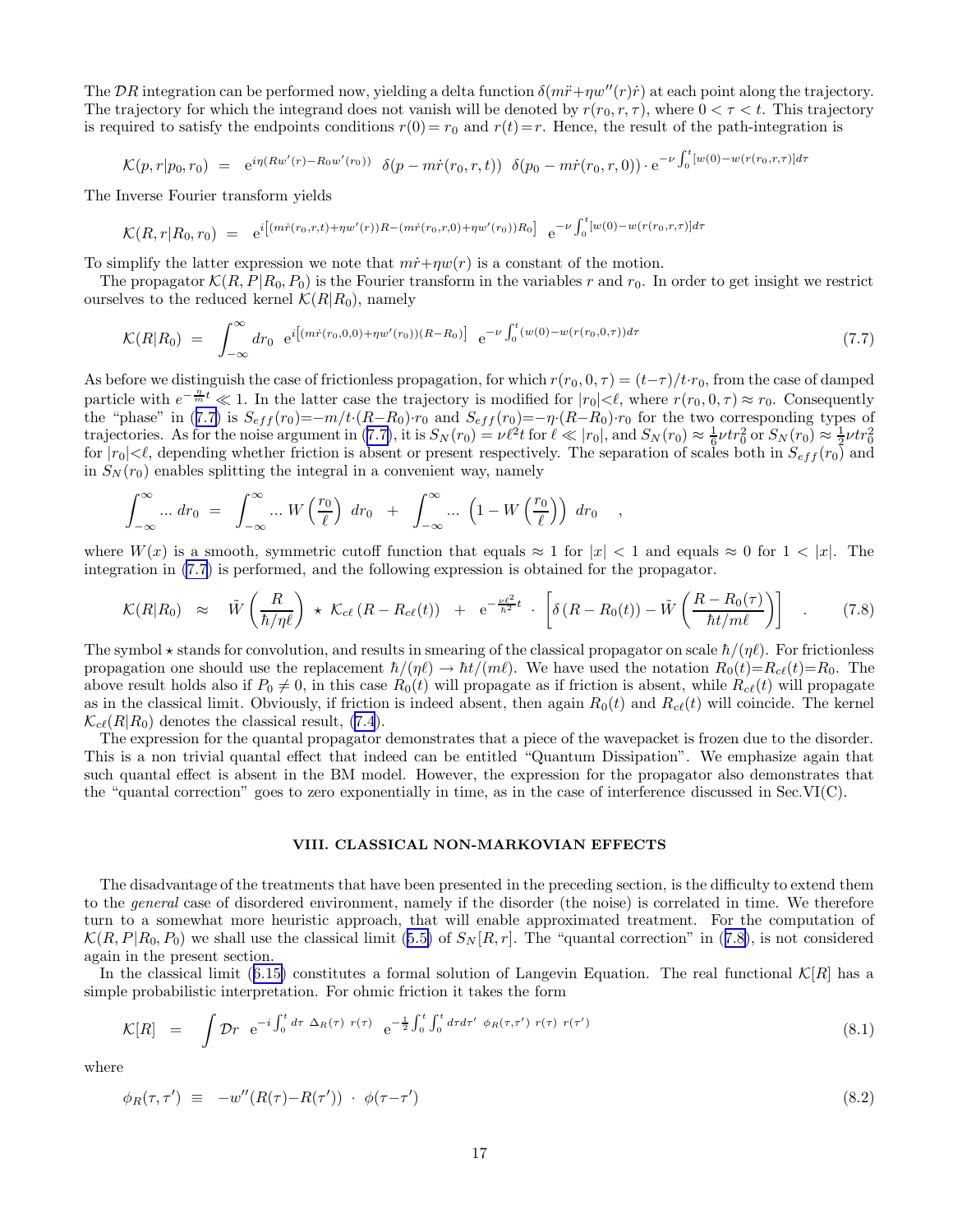<span id="page-17-0"></span>and

$$
\Delta_R(\tau) \equiv m\ddot{R}(\tau) + \eta \dot{R}(\tau) \tag{8.3}
$$

Formally, the unrestricted  $\mathcal{D}r$  integration may be performed exactly, yielding the result

$$
\mathcal{K}[R] = \sqrt{\det[\Phi_R]} \cdot \exp\left(-\frac{1}{2} \int_0^t \int_0^t d\tau d\tau' \, \Phi_R(\tau, \tau') \, \Delta_R(\tau) \, \Delta_R(\tau')\right) \tag{8.4}
$$

where  $\Phi_R$  is the reciprocal of  $\phi_R$ . In order to compute  $\mathcal{K}(R, P|R_0, P_0)$  one should identify the most contributing paths, for which  $\mathcal{K}[R]$  is maximal. In subsection A, where we discuss short-time correlated colored noise, we assume that one optimal path dominates the computation. In subsection B, where we discuss static or almost-static noisy potential, we shall identify a whole family of optimal paths. In the next section, where quantum localization is discussed, we shall use a similar strategy, and a family of interference paths will be identified.

#### A. Normal, Dissipative Diffusion

In this section we shall analyze the diffusive behavior which is encountered in the absence of disorder. Our assumption will be that the  $\mathcal{D}R$  integration is dominated by *one* smooth "optimal path". We shall substantiate this assumption by demonstrating consistency with the exact result that has been presented in Sec.VII(A). Furthermore, it will be argued that the "optimal path" for short-time correlated noise is the same as for white noise.

In order to find the path  $R_o(\tau)$  that maximize K[R], we consider first the case of white noise, where  $\phi_R(\tau-\tau') =$  $\nu_R \delta(\tau - \tau')$ . Hence  $\Phi_R(\tau - \tau') = \nu_R^{-1} \delta(\tau - \tau')$ , with  $\nu_R = \nu$  (the subscript R is reserved for later use). As in Sec.VII(A) we focus the attention on the computation of the reduced propagator  $\mathcal{K}(R|R_0)$ . Formally, the path integral expression for  $\mathcal{K}(R|R_0)$  is identical with ([6.15\)](#page-14-0), except for the restriction at the endpoints. For  $\mathcal{K}(R|R_0)$ , the relaxed constraints are  $R(0)=R_0$ ,  $R(0)=0$ , and  $R(t)=R$ . Denoting  $R = v$ , the variational equation for  $R_o(\tau)$ , including Lagrange multiplier, is

$$
\delta \int_0^t [(m\dot{v} + \eta v)^2 + const \cdot v] d\tau = 0
$$

one obtains

$$
m\ddot{v} - \eta^2 v = const
$$

$$
(m\dot{v} + \eta v)_t = 0
$$

$$
v(0) = 0
$$

$$
\int_0^t v(\tau) d\tau = (R - R_0)
$$

The last two equations are the constraints. The solution for damped propagation  $(e^{-\frac{\pi}{m}t} \ll 1)$  is easily found. For sake of comparison also the solution for frictionless propagation  $(\eta = 0)$  is displayed.

$$
\dot{R}_o(\tau) \approx \frac{R - R_0}{t} \left( 1 - \frac{1}{2} e^{-\frac{\eta}{m}(t-\tau)} - (1 - \frac{1}{2} e^{-\frac{\eta}{m}t}) e^{-\frac{\eta}{m}\tau} \right) \quad \text{for damped propagation}
$$
\n
$$
\dot{R}_o(\tau) = \frac{3}{2} \frac{R - R_0}{t^3} \tau (2t - \tau) \quad \text{for frictionless propagation}
$$
\n(8.5)

In the first formula a constant prefactor that equals  $\approx 1$  has been dropped, since we assume here  $e^{-\frac{n}{m}t} \ll 1$ . The optimal paths of (8.5) are illustrated in Fig[.3](#page-18-0). Computation of  $\Delta_R(\tau)$  for the optimal path is straight forward. For damped propagation the computation is trivial since  $\Delta_R \approx \eta \frac{R-R_0}{t}$  is constant. Substitution into (8.4) yields:

$$
\mathcal{K}[R_o] = const \cdot \exp\left(-\frac{1}{2} \cdot \frac{(R - R_0)^2}{\frac{1}{\eta^2} \nu_R t}\right) \quad , \tag{8.6}
$$

which is in consistency with the exact result of Sec.VII(A). It is easily verified that also for frictionless propagation, consistency with the exact result is maintained.

For short-time correlated colored noise  $(1 \leq s)$  it is natural to replace  $\phi(\tau-\tau')$  by  $\nu\delta(\tau-\tau')$ , with the effective white noise intensity  $\nu = \phi(\omega=0)$ . As long as  $0 < \nu$  (finite temperatures), the long time behavior is diffusive, and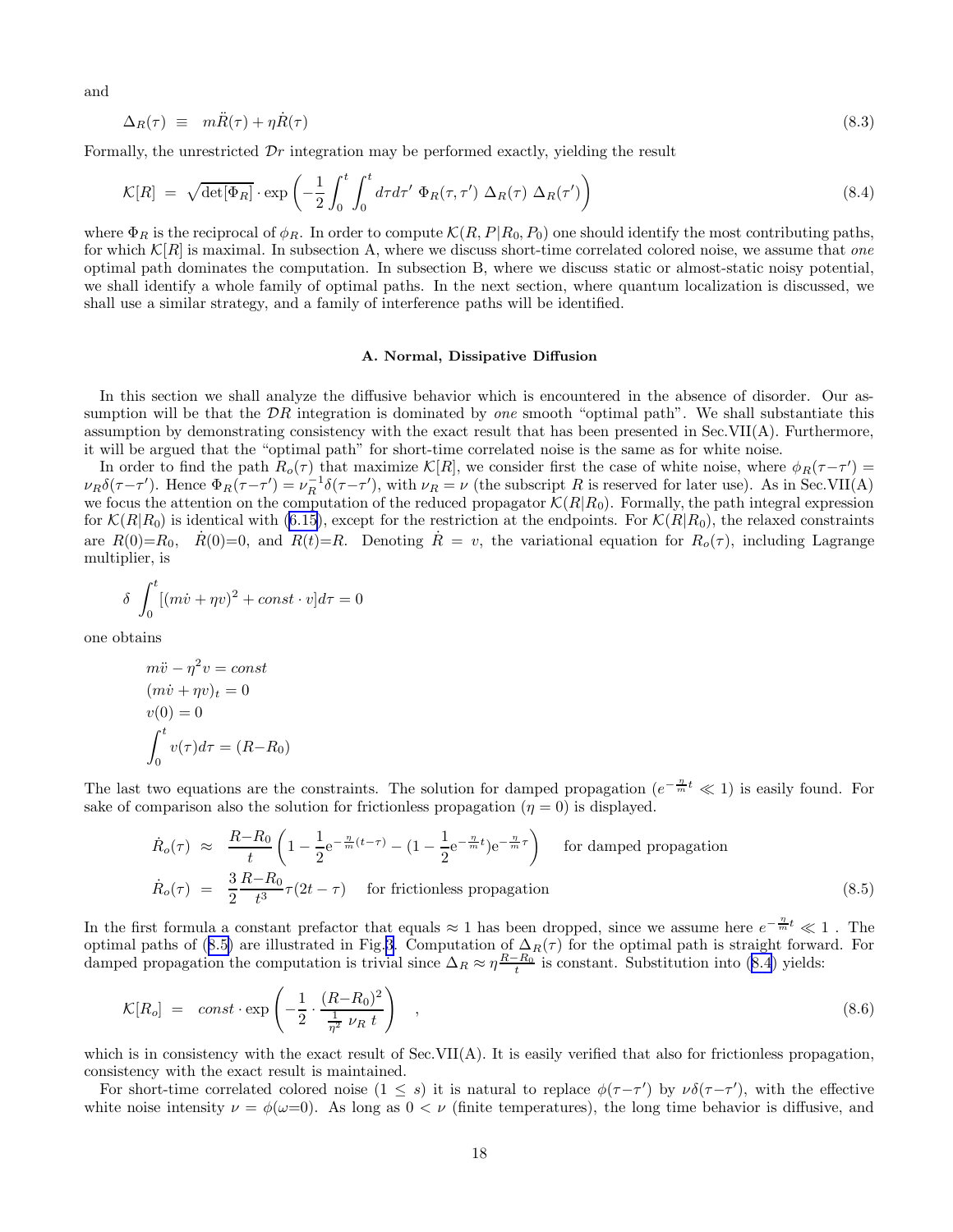<span id="page-18-0"></span>

FIG. 3. Illustration of the optimal path [\(8.5](#page-17-0)) for either damped propagation (solid line), or frictionless propagation (dashed line). The horizontal axis represents spatial position, while the vertical axis is for the time.

consistency with [\(7.5](#page-15-0)) is easily verified. Still, a more elaborated argument is required in order to substantiate the "white noise approximation". This argument will be discussed now.

By inspection of [\(8.4](#page-17-0)) it is clear that the most contributing paths, for which K[R] is large, must satisfy  $|\Delta_R(\omega)|^2$  $\phi(\omega)$ . For white noise  $\phi(\omega) = \nu = const$ , but still the "optimal path" is smooth. By "smooth" one means that  $\Delta_R(\omega)$ is concentrated within the interval  $\omega < 1/\tau_{\eta}$  where  $\tau_{\eta} = m/\eta$  is the relevant time scale for the system's dynamics. Consider now a noise auto-correlation function of the form  $\phi(\tau) = \nu \delta(\tau) + C \cdot G_s(\tau)$ . Its Fourier transform satisfies  $\phi(\omega) \approx \nu \approx const$  for  $\omega < (\nu/C)^{1/(s-1)}$ . Thus, the first requirement for the "white noise approximation" to hold should be  $C/\tau_{\eta}^{s-1} < \nu$ . For  $\omega_c < \omega$  the spectral function  $\phi(\omega)$  drops to zero, which implies that such high frequency components are not favored. So far there is consistency with our assumption that the most contributing paths are smooth. However, in the vicinity of  $\omega_c$  the spectral function  $\phi(\omega)$  is peaked. It implies, that unlike the case of white noise, an oscillatory component with time period  $\tau_c$  is favored. Obviously, such component arise from the strong accelerations that the particle experiences within short periods whose duration is  $\tau_c$ . Over these short periods the maximum displacement is  $\Delta L = \frac{1}{2}(\sqrt{\phi(\tau=0)}/m)\tau_c^2$ . Using ([4.4\)](#page-8-0) it is found that this amplitude is proportional to  $\tau_c^{(4-s)/2}$ . For  $s < 4$  the amplitude  $\Delta L$  goes to zero as  $\tau_c \to 0$ . Therefore, in this restricted regime  $(1 \le s < 4)$ , and in particular for  $s = 2$  (low temperature ohmic noise) the "white noise approximation" should be adequate.

### B. Anomalous "Diffusion"

Encouraged by the consistency of the heuristic approach with exact results, we turn now to analyze the diffusion due to short-time correlated noise in the presence of disorder. We shall use the "white noise approximation" whose validity has been discussed in the preceding subsection. Namely, for short range correlated noise, the most contributing paths are concentrated around the same  $R_o(\tau)$  that has been found for white noise. From ([8.5\)](#page-17-0) it follows that  $R_o(\tau)$ is, up to end point transients, a free-like propagation. Consequently, the effective noise autocorrelation function is  $\phi_R(\tau) \approx -w''((R-R_0)/t \cdot \tau) \cdot \phi(\tau)$  and we define

$$
\nu_R = \int_{-\infty}^{\infty} \left[ -w'' \left( \frac{R - R_0}{t} \tau \right) \cdot \phi(\tau) \right] d\tau \tag{8.7}
$$

In general  $0 < \nu_R$ , also in the limit of zero temperature.

In the presence of disorder, the effective white noise intensity is (in general) a function of the endpoint conditions, rather than a constant. For typical noise autocorrelation function of the form  $\phi(\tau) = C \cdot G_s(\tau)$  one obtains

$$
\nu_R = \tilde{C} \cdot \frac{\tau_\ell^3}{(\tau_c^2 + \tau_\ell^2)^{1 + \frac{s}{2}}}
$$
  
with 
$$
\tau_\ell = \frac{\ell \cdot t}{(R - R_0)}
$$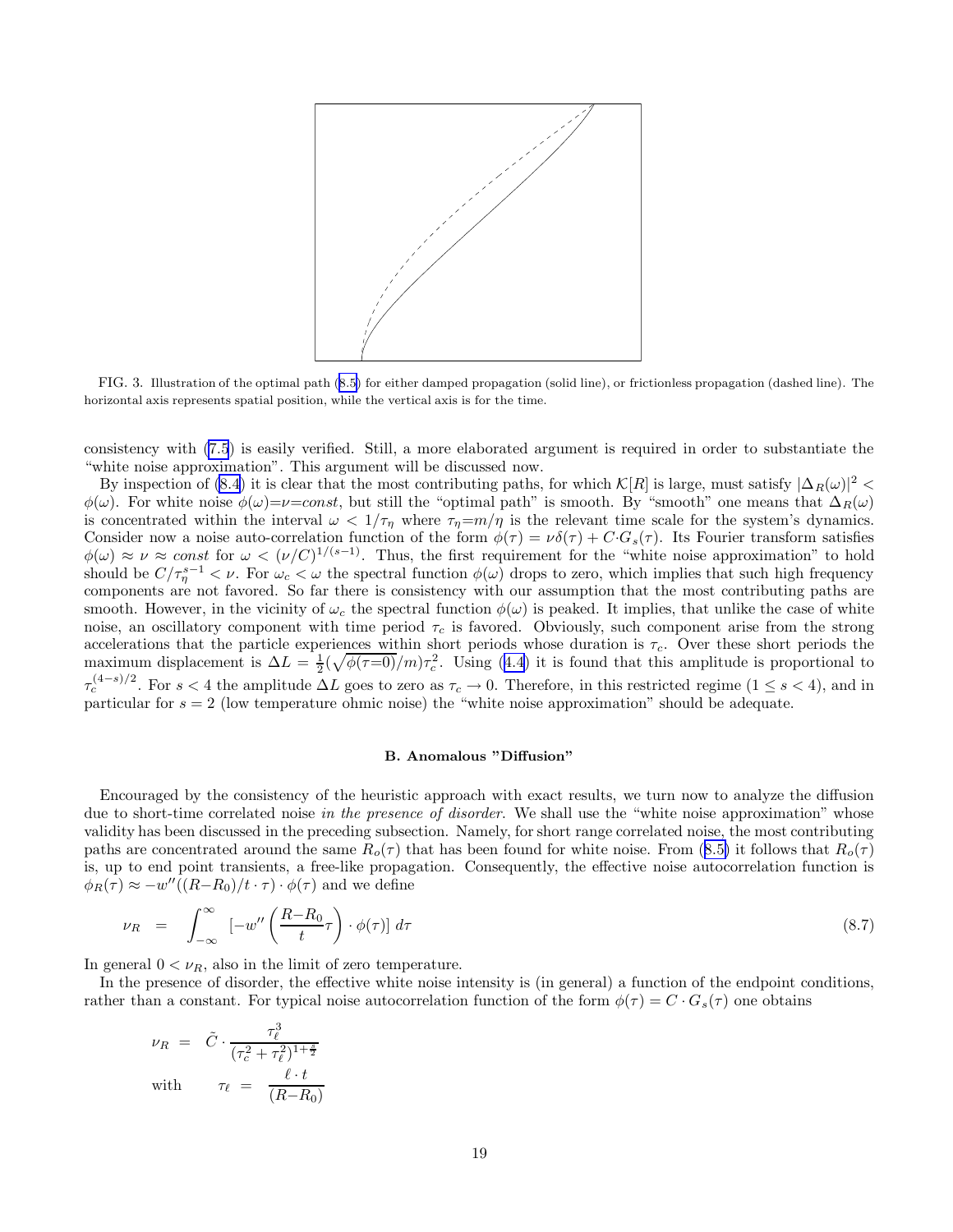and 
$$
\tilde{C} = \sqrt{\frac{2}{\pi}} 2^{s/2} \Gamma(1 + \frac{s}{2}) \cdot C
$$
 (8.8)

The computation has been carried out by taking in [\(8.7](#page-18-0)) the Fourier transform of both  $\phi()$  and  $w''()$ , and performing  $d\omega$  integration rather than  $d\tau$  integration. Substitution into ([8.6\)](#page-17-0) suggests that:

$$
\mathcal{K}(R|R_0) \mid_{\{|R-R_0| < \ell \omega_c t\}} = const \cdot \exp\left(-\frac{\eta^2}{2\tilde{C}} \ell^{s-1} t^{s-2} |R-R_0|^{3-s}\right)
$$
\n
$$
\mathcal{K}(R|R_0) \mid_{\{|R-R_0| > \ell \omega_c t\}} = const \cdot \exp\left(-\frac{\eta^2}{2\tilde{C}} \frac{|R-R_0|^5}{\omega_c^{s+2} \ell^3 t^4}\right) \tag{8.9}
$$

The "tail" of the dispersion profile is universal. It depends on  $\omega_c$ , but it is independent of the nature of the noise. In contrast, the short range profile is determined by the low frequency bath-oscillators, and thus it is sensitive to the exact value of s. For  $s = 1$ , (ohmic model, high temperatures), normal diffusive behavior prevails. For  $s = 2$  (ohmic model, low temperatures) the diffusion freezes. The dispersion profile is Exponential rather than Gaussian, namely

$$
\mathcal{K}(R|R_0) = const \cdot \exp\left(-\frac{|R - R_0|}{\left[4\sqrt{\frac{2}{\pi}} \frac{1}{\eta^2 \ell} C\right]}\right) \qquad \text{[ohmic, low temperatures]} \tag{8.10}
$$

The dispersion here, in the DLD model, is of the order  $C/(\eta^2 \ell)$  rather than  $\sqrt{C}/\eta$ . (BM model ([7.6\)](#page-15-0)). One should observe that on for  $C \sim (\eta \ell)^2$  both models predict consistently dispersion on spatial scale  $\ell$ . For larger noise intensity, the BM model is not valid, and DLD predicts always a larger dispersion, which is intuitively expected. For weak noise  $(C < (\eta \ell)^2)$  the spatial spreading is on scale less than  $\ell$ . Our treatment of the DLD model is not valid on this microscopic scale. However, in this regime the BM model can be trusted. For  $3 < s < 4$  equation (8.9) implies that the particle is evacuates from the vicinity of  $R_0$ .

The "body" of the "diffusion" profile (8.9a) is determined by a low velocity paths for which  $\tau_c \ll \tau_{\ell}$ . It is easily verified that a sufficient condition for the validity of the "white noise approximation" is  $\tau_\ell \ll \tau_\eta$ . This condition is satisfied in the relevant spatial range ( $|R-R_0| < \ell \omega_c t$ ), except for a relatively small interval around  $R_0$ , which is determined by the large ratio  $\tau_n/\tau_c$ .

The "tail" of the "diffusion" profile (8.9b) is determined by a high velocity paths for which  $\tau_\ell \ll \tau_c$ . Here the the validity argument should be modified. The spectral function  $\phi(\omega)$  is peaked around  $\omega = 1/\tau_{\ell}$  rather than around  $\omega = \omega_c$ . Thus, oscillatory component which is characterized by period  $\tau_{\ell}$  is favored. The maximal spatial amplitude of this component is  $\Delta L = \frac{1}{2}(\sqrt{\phi(\tau=0)}/m)\tau_{\ell}^2$ . It is convenient to use a special notation for the standard deviation of the disordered potential, namely  $W = \ell \sqrt{\phi(\tau=0)}$ . Using this notation the amplitude is  $\Delta L = \frac{1}{2}(W/mv^2)\ell$ . This amplitude is required to be much less than  $\ell$ , or alternatively  $W \ll \frac{1}{2}mv^2$  or alternatively  $\tau_{\ell} \ll \tau_W$ , with  $\tau_W = \ell/\sqrt{2W/m}$ . In this subsection we have limited the discussion to the case of short-time correlated noise for which  $\tau_c$  is small in some sense. Indeed, if it is assumed that  $\tau_c \ll \tau_W$ , then the validity condition will be satisfied automatically.

# C. Classical Localization and Non-Dissipative Diffusion

In this subsection we shall discuss the case of static or almost-static disordered non-dynamical environment  $(\eta = 0)$ . The "noise" is assumed to possess long-time correlations. Specifically:

$$
\phi_R(\tau, \tau') = -w''(R(\tau) - R(\tau')) \cdot \frac{W^2}{\ell^2} \exp\left(-\frac{1}{2} \frac{(\tau - \tau')^2}{\tau_c}\right) , \qquad (8.11)
$$

where W is the standard deviation of the disordered potential. Here  $\tau_c$  is assumed to be large, much larger than  $\tau_W = \ell/\sqrt{2W/m}.$ 

In general the "white noise approximation" breaks down. The path integral expression is no-longer dominated by "smooth" trajectories. It is difficult to use the explicit formula ([8.4\)](#page-17-0) in order to identify the family of "optimal paths" since  $\Phi(\tau, \tau')$  is no longer diagonal. We therefore prefer to use heuristic considerations. No new insight is gained if one insists using [\(8.4](#page-17-0)).

We take first the limit  $\tau_c \to \infty$ . The classical mean free path of the particle is

$$
L_{collision} = \ell \cdot \exp\left(-\frac{1}{2}\frac{\frac{1}{2}mv^2}{W}\right) \quad . \tag{8.12}
$$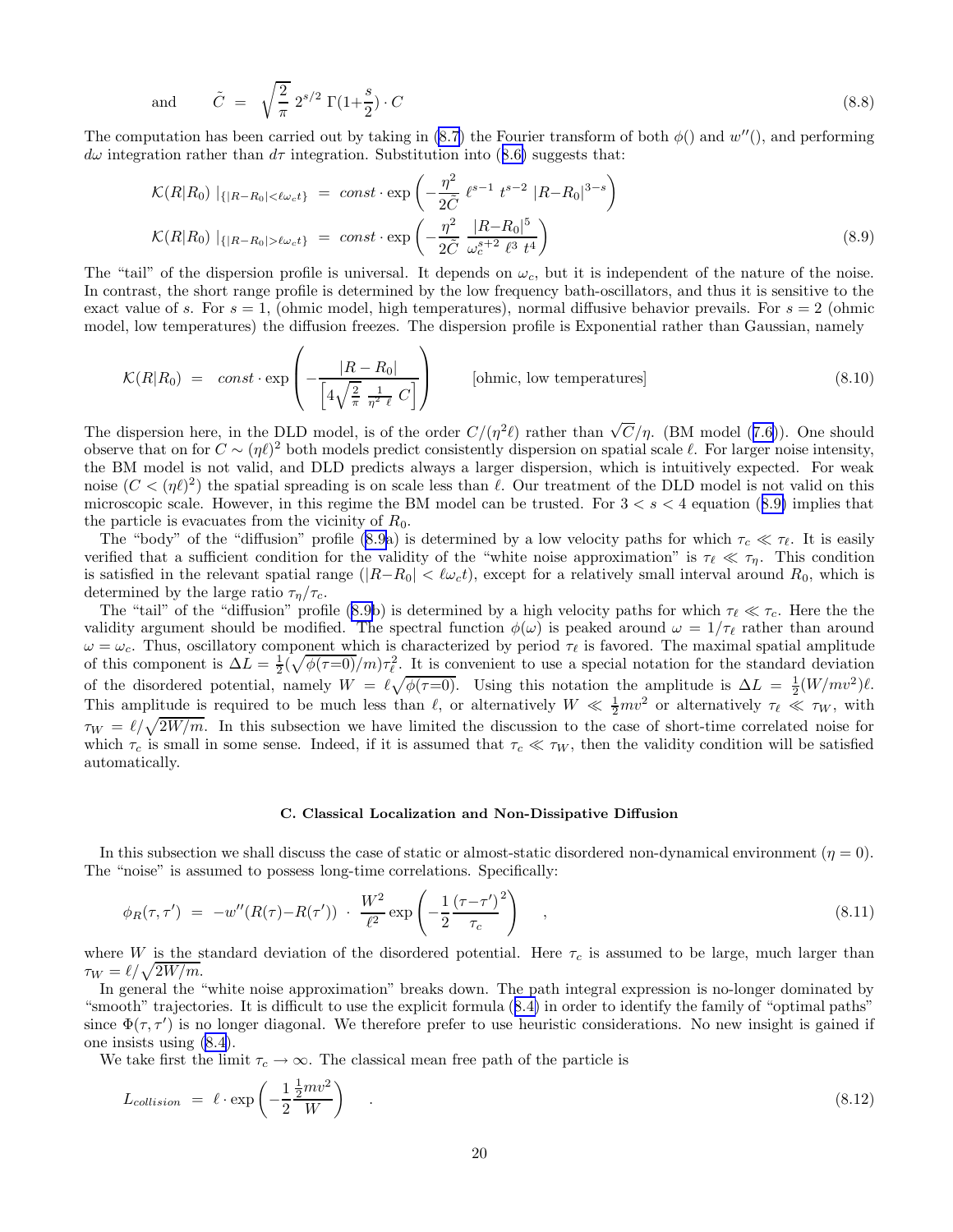<span id="page-20-0"></span>The corresponding time is  $T_{collision} = L_{collision}/v$ . After that time the probability of being backscattered is of order 1. In one dimension this backscattering will lead to (classical) localization of the particle. The localization length is exponentially large for high energies.

If  $\tau_c$  is finite, rather than infinite, classical localization will manifest itself only if  $T_{collision} \ll \tau_c$ . Within the time scale  $\tau_c$ , the particle spreads over spatial range of the order  $L_{collision}$ , while its velocity is randomized. It follows that  $\mathcal{K}(R|R_0)$  may be used as a stochastic kernel. Hence the Markovian property is recovered over time scales that are much larger than  $\tau_c$ , and a diffusive behavior follows with coefficient  $L_{collision}^2/\tau_c$ . This diffusion is non-dissipative "random walk" like.

## IX. QUANTUM LOCALIZATION

As in the last subsection, we shall discuss the case of quenched disorder. However, here the *quantal* analysis will be carried out. The variance of the disordered potential is  $W^2$ , with auto-correlation length  $\ell$ . We approximate the Gaussian correlation [\(2.6](#page-3-0)) by a delta function. Defining  $a = \sqrt{2\pi} \ell$ , the path-integral expression for the propagator is ([5.6\)](#page-10-0) with [\(5.9](#page-11-0)) and

$$
S_N[x',x''] = \frac{1}{2}aW^2 \int_0^t \int_0^t (\delta(x_2'' - x_1'') + \delta(x_2' - x_1') - 2\delta(x_2'' - x_1'))d\tau_1 d\tau_2
$$
\n(9.1)

The essential feature of this functional, is its non-local nature. Our first step will be to get some insight into  $S_N$ .

Let us consider segment i and segment j that belong both to the same path, either  $x'$  or  $x''$ , within the same spatial interval  $\Delta x$ . This includes the possibility  $i = j$ . The contribution to  $S_N$  is

$$
\Delta S_N = +\frac{1}{2} aW^2 \frac{\Delta x}{|v_i v_j|}
$$

where v is the velocity x within  $\Delta x$ . However, if i belongs to x', while j belongs to x'', or vise versa, then the contribution to  $S_N$  is

$$
\Delta S_N = -aW^2 \frac{\Delta x}{|v_i v_j|}
$$

One easily convince oneself that the contribution of each spatial interval  $\Delta x$  is non-negative. A zero value may be obtained if to each segment i, that belongs to x', corresponds segment j that belongs to x'', with  $|v_j| = |v_i|$ . For example, a zero value for  $S_N$  may be obtained if  $x''(\tau)$  is shifted in time with respect to  $x'(\tau)$ . Referring to the endpoints, one should identify  $\tau = t$  with  $\tau = 0$ . It follows that  $S_N = 0$  implies that the two paths x' and x'' are either *identical*, or satisfy the constraint  $R(t) = R(0)$ . If  $R(t) \neq R(0)$ , the value  $S_N = 0$  may be obtained only if x' and x'' are identical. More generally, if  $|v_t| = |v_0|$ , one may prove that the following inequality holds for any pair of smooth paths  $x'$  and  $x''$ ,

$$
e^{-\frac{1}{h^2}S_N[R,r]} \leq e^{-\frac{aW^2}{(h v_0)^2} \min(|R_t - R_0|, \frac{1}{2}(|r_t| + |r_0|))} \tag{9.2}
$$

For particular  $R(\tau)$  one may ask what is the  $r(\tau)$  for which  $S_N[R, r]$  is minimal. The trivial minimum, which is also the absolute minimum, is  $r(\tau) = 0$ , for which  $S_N[R, r] = 0$ . However, any small perturbation on  $r(\tau)$  will make  $S_N[R, r]$  much larger. Therefore, we are tempted to assume that there may be some other, more stable (local) minimum  $r_R(\tau)$ . A non-trivial local minimum  $r_R(\tau)$  does not exist for any  $R(\tau)$ . However, one can prove that there is a large family of  $R$ -s for which such minimum exists, by actually constructing them. This is done by following the considerations that were presented at the beginning of this paragraph, An example for such construction is presented in Fig.[4.](#page-21-0) The situation here should be contrasted with that encountered in Sec.VIII. In subsection A (there) we could have defined one optimal path  $R_o(\tau)$ . Here, there is a whole family of "optimal paths", as in the case of subsection B (there). However, in the present case these paths are "interference paths" rather than "classical paths". The following observations concerning the relevant optimal paths are important: (a) They consist of many straight segments, and have ZigZag character; (b) The final velocity  $\dot{R}(t)$  is favored to be equal in absolute value to the initial velocity; (c) Turning points impose significant restrictions; (d) The non trivial minimum  $r_R(\tau)$  is isolated; (e) The non-trivial minimum is relatively stable. The last point is the most difficult to observe. First it should be noted that (e) must be true a-priori. Else, if the trivial minimum dominates the path-integral expression, then the result would be that the particle has roughly the same probability to go from any initial conditions to any final conditions, irrespective of proximity considerations or even energy conservation. Still, a reasonable argument is required why the non trivial minimum is relatively stable. For this consider a straight segment i for which  $\tilde{R}(\tau) = v_i$  and  $r_R(\tau) = r_i$ . One observes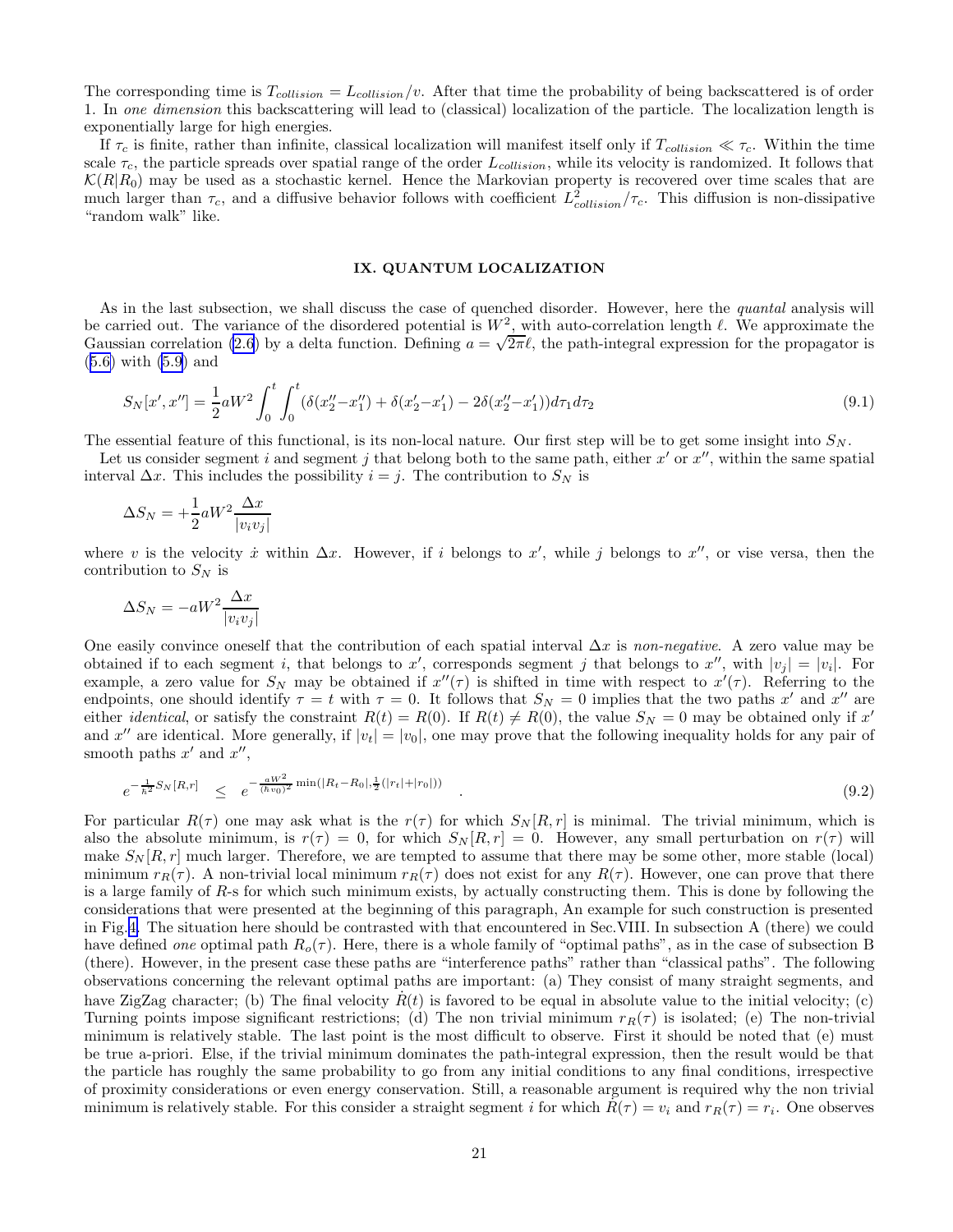<span id="page-21-0"></span>

FIG. 4. Illustration of an optimal path R (solid curve) for localization problem. The dotted lines are  $x'(\tau)$  and  $x''(\tau)$  that correspond to  $r_R(\tau)$ . The horizontal axis represents spatial position, while the vertical axis is for the time.

that if  $r_R$  is perturbed by a fluctuation of time period  $|r_i|/|v|$ , or by some higher harmony, then the contribution to  $S_N[R, r]$  is negligible. This is to be contrasted with the case of the trivial minimum  $r(\tau) = 0$ , where any fluctuation has high cost.

We turn now to the formal extension of the procedure that has been presented in the previous section. We expand  $S_N[R, r]$  around the non-trivial minimum:

$$
S_N[R,r] \approx S_N[R,r_R] + \int_0^\infty \int_0^\infty d\tau d\tau' \phi_R(\tau - \tau') \cdot (r(\tau) - r_R(\tau)) \cdot (r(\tau') - r_R(\tau')) + \dots \tag{9.3}
$$

Here we are not able to write an explicit expression for the highly complicated kernel  $\phi_R(\tau-\tau')$ . However, we proceed, and write down the result of the Gaussian integration:

$$
\mathcal{K}[R] = \text{const} \cdot \cos \left( \int_0^\infty d\tau \, \Delta_R(\tau) r_R(\tau) \right) e^{-S_N[R, r_R]} \cdot \exp \left( -\frac{1}{2} \int_0^t \int_0^t d\tau d\tau' \, \Phi_R(\tau - \tau') \, \Delta_R(\tau) \, \Delta_R(\tau') \right) \tag{9.4}
$$

Now, we should perform the  $\mathcal{D}R$  integration. This integration will be dominated by the family of "optimal paths". Note that the *cosine* term in (9.4) equals unity since for  $r_R$  the trajectories  $x'$  and  $x''$  are in a sense "shifted" one with respect to the other, hence  $S_{eff} = 0$ . Within the family of optimal paths, not all have the same contribution. One should expand around those that have the largest contribution. For these paths  $S_N[R,r] = \frac{aW^2}{v_0^2}|R - R_0|$ . Here we consider endpoints conditions  $(R_0, mv_0)$  at  $t = 0$  and  $(R, \pm mv_0)$  at time t. The time t is assumed to be sufficiently large to guaranty steady state distribution. It follows that

$$
\mathcal{K}(R, \pm mv_0|R_0, mv_0) \sim \exp\left(-2\frac{|R - R_0|}{\xi(v_0)}\right) \tag{9.5}
$$

where

$$
\xi(v_0) = 2 \cdot \frac{(\hbar v_0)^2}{aW^2} \tag{9.6}
$$

For convenience  $\hbar$  has been restored in the latter formula. In the application of the inequality ([9.2\)](#page-20-0) a sub-family of "optimal paths" has been ignored, for which  $|r_R(endpoints)| < |R-R_0|$ . It is justified provided this sub-family constitutes a zero fraction of the whole family. For this we should assume sufficiently long time  $(t)$ , for which a steady state distribution is attained.

Both the validity and the applicability of the inequality [\(9.2](#page-20-0)) demonstrates the vulnerability of our localization argument. It is important to consider circumstances in which either of these conditions is not satisfied. The inequality ([9.2\)](#page-20-0) will not be valid if the noise is not infinitely correlated in time, i.e. the disordered potential is not static when viewed on large time scales. The inequality ([9.2\)](#page-20-0) will not be applicable if additional white noise is added to the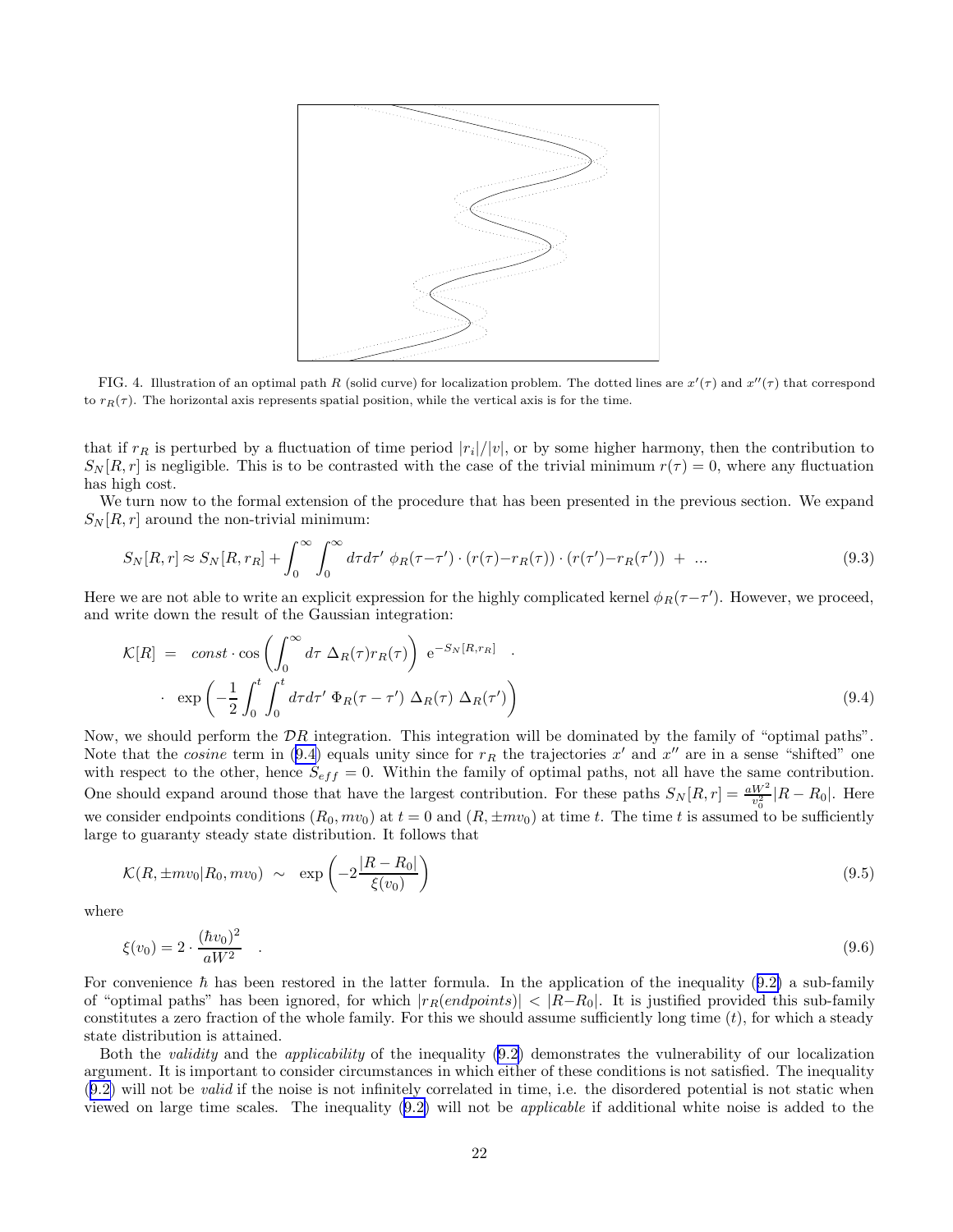Hamiltonian. In the latter case, large  $r_R(\tau)$  will be suppressed by the corresponding additional term in the noise functional. Consequently, the sub-family of paths for which  $|r_R(endpoints)| < |R-R_0|$  will not constitute zero fraction of the whole family.

Expression ([9.6\)](#page-21-0) for the localization length agrees with the well know result for 1D localization of "free" particle (Thouless Ref. [[14\]](#page-25-0)). Note that Thouless uses some scaled units, resulting in the expression  $\xi = 8mE/\hbar^2$ . We shall show now that the above expression is somewhat more general, and applies also to cases where the dispersion law is different from  $v = p/m$ . For this one should replace in ([5.8\)](#page-11-0) the kinetic term  $\frac{1}{2}m\dot{x}^2$  by some general function  $T(\dot{x})$ , resulting in

$$
S_{free} = \int_0^t d\tau (T(\dot{x}'') - T(\dot{x}')) \approx \int_0^t d\tau \ p(\dot{R}) \ \dot{r} \ + \dots \tag{9.7}
$$

where  $p(v) = T'(v)$  is the dispersion law. The subsequent formalism is easily generalized. The expression [\(9.6\)](#page-21-0) for  $\xi$  is unaffected. Actually, the general expression for  $\xi$  could have been guessed. We use naively the Born approximation, calculate the mean free path  $\ell$ , and rely on the fact that  $\xi$  is twice the mean free path (Thouless Ref. [[14\]](#page-25-0)). By the golden rule, the probability of being backscattered is

$$
Prob = 2\pi \overline{|\langle -p|U|p\rangle|^2} \cdot \frac{L}{2\pi} \frac{dp}{dE}
$$
\n
$$
(9.8)
$$

where  $L$  is the length of the available space, and  $E$  is the kinetic energy. The matrix element is

$$
\overline{|\langle -p|\mathcal{U}|p\rangle|^2} = \frac{1}{L^2} \cdot \overline{|\mathrm{FT}[\mathcal{U}]|^2} = \frac{1}{L} aW^2 \tag{9.9}
$$

where in the last equality  $\text{FT}$  denotes Fourier Transform, and U is assumed to be uncorrelated in space ("white spatial noise"). The result ([9.6\)](#page-21-0) is easily recovered. One should use  $\xi = 2\ell$ , and  $v_0 = dE/dp$ , while  $\ell$  is evaluated via the relation  $Prob = v_0/\ell$ . In order to further demonstrate the generality of ([9.6\)](#page-21-0), let us consider Anderson tight binding model. The spacing will be denoted by a. The Hamiltonian is  $\mathcal{H} = \sum_n (|n\rangle V_n \langle n| + T(|n\rangle \langle n-1| + |n\rangle \langle n+1|))$  where  $V_n$  is uniformly distributed in  $[-W_0, W_0]$ . The transition amplitude is T. The Kinetic energy in the center of the band is  $E = 2Tap$ , where p is the momentum. Hence  $v_0 = 2Ta$ there. The dispersion of the on-site energies is  $W = \frac{1}{\sqrt{1}}$  $\frac{1}{12}$ 2 $W_0$ . The "area" under the triangular autocorrelation function is  $aW^2$ . Formula ([9.6\)](#page-21-0) suggests that  $\xi = 24a(T/W_0)^2$ . This results agrees with that of Ref. [\[13\]](#page-25-0) (equation (66) there), including the prefactor.

### X. SUMMARY AND CONCLUSIONS

A unified treatment of Diffusion Localization and Dissipation (DLD) has been presented in this work. All these phenomena may be derived from the general path integral expression ([5.6\)](#page-10-0),

$$
\mathcal{K}(R, P|R_0, P_0) = \int_{R_0, P_0}^{R, P} \mathcal{D}R \int \mathcal{D}r \ e^{i\frac{1}{\hbar}S_{eff}[R, r]} \ e^{-\frac{1}{\hbar^2}S_N[R, r]}, \qquad (10.1)
$$

upon inclusion of the appropriate functionals  $S_{eff}$  and  $S_N$ . General expressions for these functionals are available and various limits may be considered: (a) Quantal versus classical expressions; (b) Disordered versus non-disordered environment; (c) Dissipative versus non-dissipative environment; (d) Quenched versus noisy environment. In the classical limit the DLD model constitutes a formal solution of Langevin equation. The classical limit may be obtained by linearization of the quantal  $S_{eff}[R, r]$  with respect to r, while expanding  $S_N[R, r]$  to be quadratic in this pathvariable. The disorder or its absence depends on the choice of the spatial auto-correlation function  $w(r)$ . The dissipation is turned on if the friction functional  $S_F$  is included in  $S_{eff}$ . The nature of the noise, whether it is "quenched", "colored" or "white", is determined by the noise kernel  $\phi(\tau)$ . In the latter case any combination may be considered as well (see further discussion at the end of this section).

The classical BM model is well defined in terms of an appropriate Langevin equation only in the case of an ohmic bath. This is not the case with the classical DLD model. The classical dynamics in the latter case is well defined in terms of appropriate Langevin equation also for non-ohmic bath. Explicit expressions for the friction force, and for the effective mass have been derived. Another nice feature of the DLD model is the absence of "switching impulse".

Once the noise auto-correlation function  $\phi(\tau)$  is specified, the BM model is in-distinguishable from its classical limit. As long as the external potential  $V(x)$  is quadratic (at most), the quantal propagator is identical with the classical one, and Langevin equation can be used in order to describe correctly the time evolution of Wigner function. All the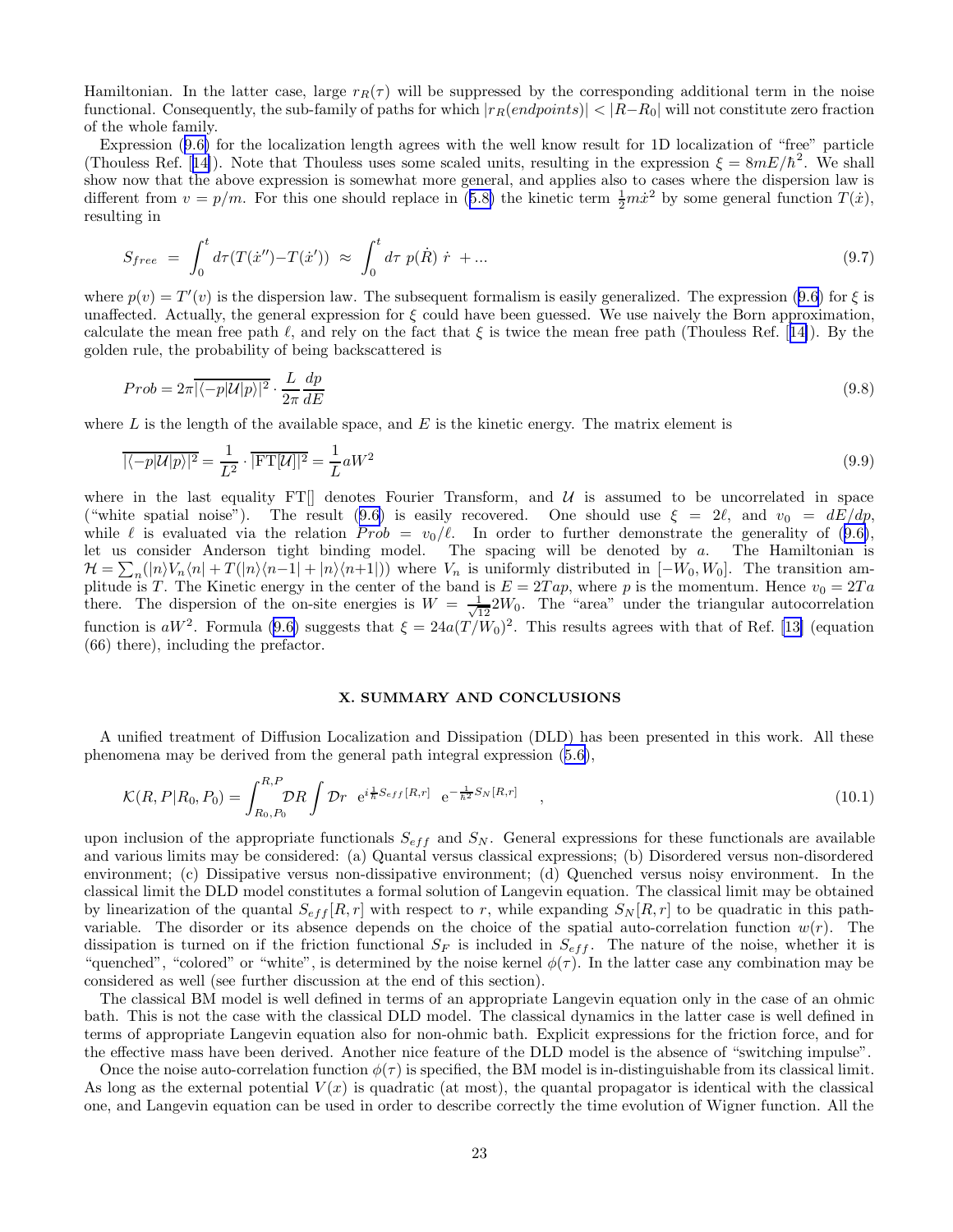<span id="page-23-0"></span>quantal effects that are associated with the standard Zwanzig-Caldeira-Leggett BM-model are (formally) reproduced by solving the classical Langevin equation with an appropriate noise term. The DLD model is different. The nonstochastic, genuine quantal features of the DLD model have been discussed. These features constitute a manifestation of either the disorder or the chaotic nature of the bath.

For either noisy or ohmic environment both the BM model and the DLD model leads to either spreading or diffusion. For the BM model, the spreading and the diffusion profiles are described by a Gaussian distribution. For the DLD model one should include a quantal correction. The disorder freezes a piece of the wavepacket, letting it to propagate as if it were a free particle. Both, the "quantal correction" to the propagator, as well as any other interference phenomena, die out exponentially in time. This exponential decay, due to dephasing, is independent of geometry. It should be contrasted with the results for loss of interference in the presence of BM-like environment [[17,18\]](#page-25-0). Another important observation is that for disordered environment, quantal interference is unaffected by friction.

On the classical level it is fascinating to analyze the diffusion profile in the presence of disorder. For the low temperature ohmic BM-model, it is found that diffusion is suppressed, though its Gaussian profile is maintained. The DLD model, in the same circumstances, leads to an exponential profile that does not change with time. This new effect is due to the interplay of the temporal (negative) autocorrelations of the noise with the spatial disorder. Even more fascinating "diffusion" profiles are found for other types of noise autocorrelations.

Quenched disorder in one dimension leads to classical localization, as well as to quantal localization. The former is characterized by a localization length which is exponentially large at high energies. Quantal localization on the other hand is dominated by interference phenomenon. We have identified the interference paths within the framework of FV formalism, and demonstrated how the well known exponential profile emerges. The localization length in the quantal case is proportional to the square of the velocity. The applicability of this result to other dispersion relations has been pointed out.

It is obvious from the derivation, that localization cannot be argued if the noise is not strictly static (e.g. slowly modulated). Diffusive behavior is recovered if the noise possess long but *finite* auto-correlation time. Also the case of white noise "on top" of the static disorder will evidently lead to diffusion [[19\]](#page-25-0) [[23\]](#page-25-0). In this latter case, which has not been considered in this paper, non perturbative effects may manifest themselves [\[20\]](#page-25-0) as in the case of the "Quantum Kicked Particle" [\[23\]](#page-25-0). The DLD model should also account for diffusion in the presence of both quenched disorder, noisy potential and friction (all together). There should be a way to derive systematically well known heuristic results that corresponds to hopping, or variable range hopping [[11](#page-25-0)].

Classical non-dissipative "random walk" diffusion has been discussed in the restricted case of long-time correlated noise. It is essential to generalize the DLD model to *more than one dimension* in order to account for this phenomenon in the case of strictly static disorder. Auto-correlations of the disordered potential, both in time and in space, should be considered, in order to generate the dynamics which is described by Boltzmann transport equation. In the limit of quenched disorder, localization effect should be encountered.

## ACKNOWLEDGMENT

I thank Shmuel Fishman from the Technion for supporting and encouraging the present study in its initial phases. I also thank Harel Primack and Uzy Smilansky for interesting discussions and suggestions, and Yuval Gefen for his comments. The research reported here was supported in part by the Minerva Center for Nonlinear Physics of Complex systems.

# A. INTERACTION WITH EXTERNAL BATH THAT CONSISTS OF EXTENDED FIELD MODES

This appendix illustrates how the unified formalism that has been presented in this paper should be modified in order to deal with external bath that consists of extended field modes. Unlike the case of the BM-model, this modification is not as immediate as the mere substitution of appropriate  $w(r)$ . In the present derivation the bath Hamiltonian is not specified, and also the assumption  $u_{\alpha} = u(x - x_{\alpha})$  is altered.

For the standard derivation of the DLD model it has been assumed that the interaction Hamiltonian is ([2.8\)](#page-3-0) with  $u_{\alpha} = u(x - x_{\alpha})$ , leading to the factorized noise auto-correlation function ([2.4\)](#page-3-0). In the more general case the classical derivation as well as the quantal derivations lead to a stochastic force that satisfies ([2.3\)](#page-2-0) or to the noise functional ([5.10\)](#page-11-0) respectively, with noise auto-correlation function which is

$$
\phi(x-x',t-t') = \sum_{\alpha} \phi_{\alpha}(t-t') u_{\alpha}(x) u_{\alpha}(x')
$$
 (A.1)

Here  $\phi_{\alpha}(t-t') = \langle Q_{\alpha}(t)Q_{\alpha}(t')\rangle_{eq}$ , and the interaction Hamiltonian [\(2.8\)](#page-3-0) is used with  $c_{\alpha}=1$  without loss of generality. The fields mode are still assumed to be decoupled, but the bath Hamiltonian is not specified. Instead, one relys on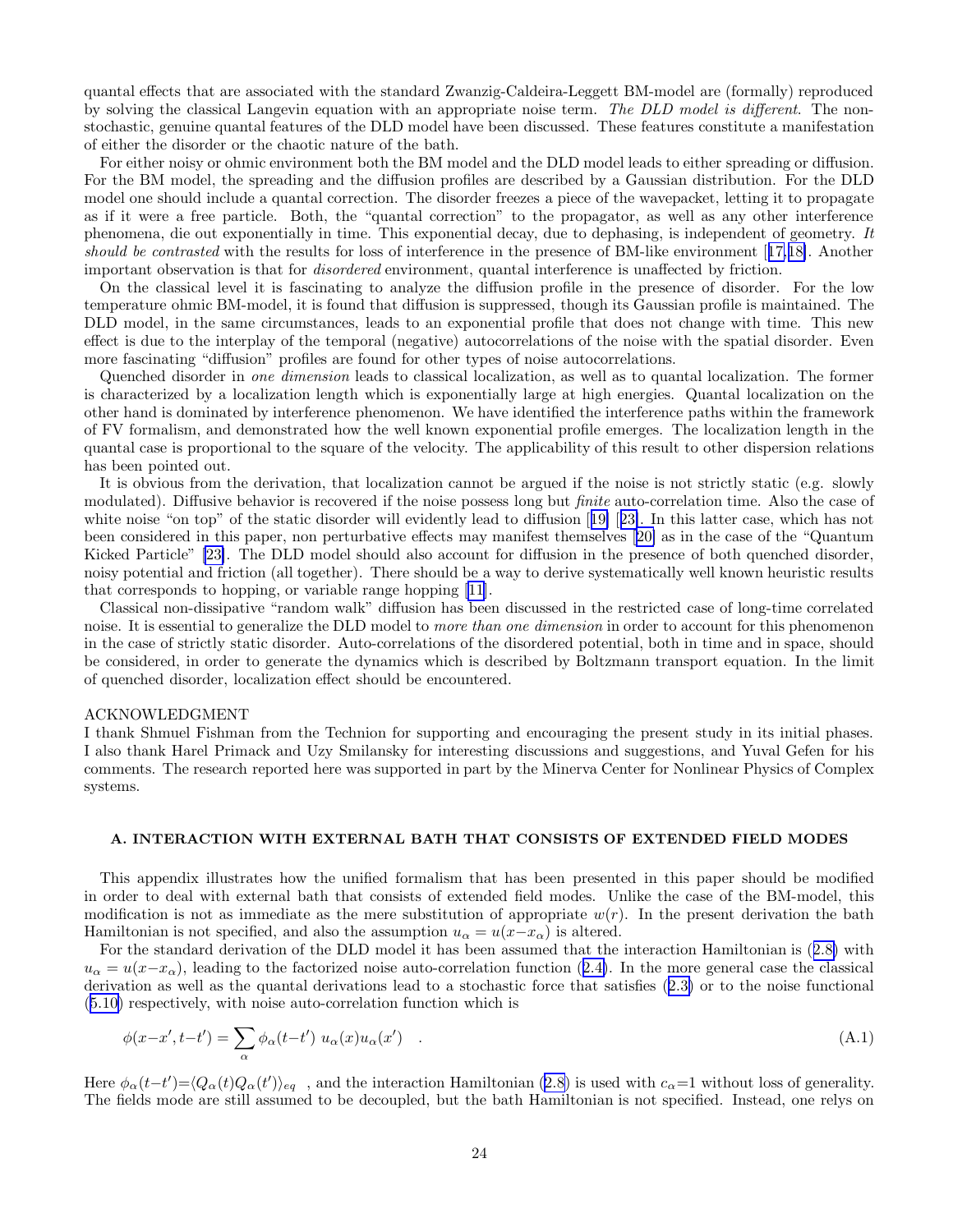<span id="page-24-0"></span>Fluctuation-Dissipation theorem as in Ref. [\[18\]](#page-25-0), writing the general expression:

$$
\phi_{\alpha}(t-t') = \int_0^{\infty} \frac{d\omega}{\pi} J_{\alpha}(\omega) \ \hbar \coth(\frac{1}{2}\hbar \beta \omega) \ \cos[\omega(t-t')] \tag{A.2}
$$

Note that if the field modes are simple harmonic oscillators, then one should substitute  $J_{\alpha}(\omega) = \frac{\pi}{2m_{\alpha}\omega_{\alpha}}\delta(\omega - \omega_{\alpha})$ . Alternatively, one may speculate  $J_{\alpha}(\omega)$  using known response characteristics of the bath.

To make further progress the interaction Hamiltonian ([2.8\)](#page-3-0) should be further specified. Using "standing waves" decomposition it is assumed to be

$$
\mathcal{H}_{int} = \sum_{\alpha} \left( Q_{1\alpha} \cos(\vec{k}_{\alpha} \cdot x) + Q_{2\alpha} \sin(\vec{k}_{\alpha} \cdot x) \right) \quad . \tag{A.3}
$$

Substitution of the appropriate  $u_{\alpha}$  into ([A.1](#page-23-0)), and converting the summation to an integral over directions and over  $k$ , the result can be cast into the following form

$$
\phi(x-x',t-t') = \int_0^\infty \frac{k^{d-1}dk}{\pi} \phi(k,t-t') \langle \cos(k\hat{\Omega} \cdot (x-x')) \rangle_{\Omega} \quad . \tag{A.4}
$$

The average over directions can be performed leading to  $cos(k|x-x'|)$  in 1-D, Bessel function  $\mathcal{J}_0(k|x-x'|)$  in 2-D, and  $\operatorname{sinc}(k|x-x'|)$  in 3-D.

In Ref. [\[18](#page-25-0)] the interaction with electromagnetic fluctuations in metal has been considered. It has been assumed that each mode is characterized by an ohmic response. In our notations it corresponds to  $J(k,\omega) = \eta(k) \cdot \omega$ . Due to this assumption, the noise auto-correlation function becomes factorized at high temperatures, as in the DLD model. In particular, for the noise functional [\(5.10](#page-11-0)) one obtains

$$
S_N[r] = \int_0^t d\tau \frac{1}{\beta} \int_0^\infty \frac{k^{d-1} dk}{\pi} \eta(k) \langle \sin^2(k\hat{\Omega} \cdot r(\tau)) \rangle_{\Omega} \tag{A.5}
$$

For the discussion of dephasing, we write again this result using the notations of Ref. [[18\]](#page-25-0). It is assumed that  $\eta(k) = e^2/(\sigma k^2)$ , where e is the charge of the electron and  $\sigma$  is the conductivity. Integration over k leads to the result

$$
\langle e^{i\varphi} \rangle = \exp \left[ -\frac{e^2 k_B T}{2\hbar^2 \sigma} \int_0^t |x_a(\tau) - x_b(\tau)|^{2-d} d\tau \right] \quad \text{for } d \le 2.
$$
 (A.6)

This result, that has been obtained in Ref. [[18\]](#page-25-0) (equation (7.8) there), is very similar to the corresponding result  $(6.13)$  $(6.13)$  for the BM-model, the difference being the power  $(2-d)$  which is not universal.

An apparently simpler example for an interaction with external bath that consists of extended field modes, is the electron-phonon interaction. Here we want to question the applicability of the BM model as an approximated description. The electron is assumed to be confined to a one dimensional "quantum wire", while the phonons dwell in the 3-D bulk. Considering longitudinal modes, the coupling of the  $\alpha \to (k_1, k_2, k_3)$  "oscillator" with the electron is  $k_1 \cdot x$ , with a coupling constant  $C_\alpha \propto \sqrt{k_1^2 + k_2^2 + k_3^2}$ . Summing over  $\alpha$ , as defined in [\(2.11](#page-3-0)), one obtains effectively  $J(\omega) \propto \omega^{d+2}$  where  $d=3$  is the dimensionality of the space where the phonons dwell. Thus a phonons-bath is similar to a superohmic BM-model. However, this derivation is somewhat miss-leading, since a cutoff  $\omega_c$  should be introduced, while for the original electron-phonon interaction a natural cutoff  $|x-x'|/c$  exists.

# B. AN INTERFERENCE GEDANKEN EXPERIMENT

In this appendix we consider the interference phenomenon from two different points of view, and demonstrate their consistency. First we consider the free propagation of two-wavepackets superposition. The decay of the interference pattern will be dictated by the propagator [\(7.8](#page-16-0)). Then we consider the scattering of a simple wavepacket from a double-barrier. The suppression of interference paths will be dictated by the noise functional (Sec.VI(C)). Finally, we argue that both points of view are physically equivalent, and must lead to the same result, which is indeed the case.

Consider a superposition of two Gaussian wavepackets which have the same momentum  $P_0$ , the same initial spatial spreading  $\sigma_0$ , while their initial locations satisfies  $|R_{02}-R_{01}|=d$ . The Wigner function for this preparation is easily computed, and is of the form

$$
\rho_{t=0}(R,P) = \frac{1}{2}G(R-R_{01}, P-P_0) + \frac{1}{2}G(R-R_{01}, P-P_0) + \cos\left(\frac{P-P_0}{\delta P_c}\right) \cdot G(R-\frac{1}{2}(R_{01}+R_{02}), P-P_0) ,
$$